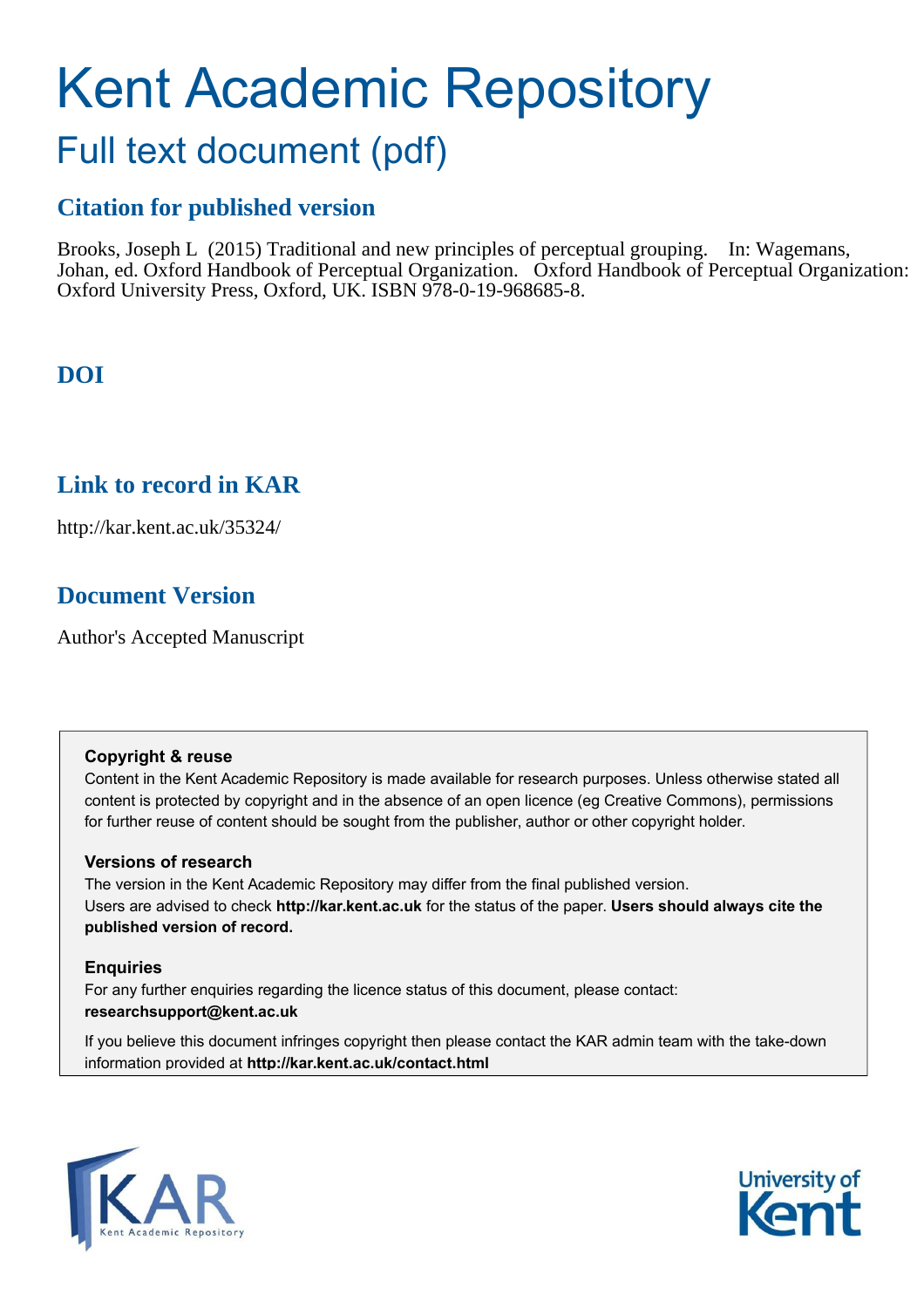#### **Traditional and new principles of perceptual grouping**

Joseph L. Brooks, School of Psychology, University of Kent, UK

To appear in: **Oxford Handbook of Perceptual Organization**  Oxford University Press Edited by Johan Wagemans

#### **Author notes**

Joseph L. Brooks, School of Psychology, University of Kent, Canterbury, United Kingdom. This work was supported in part by a British Academy Post-Doctoral Fellowship to Joseph L. Brooks. Correspondence should be directed by e-mail to[: brooks.jl@gmail.com](mailto:brooks.jl@gmail.com) or [J.L.Brooks@kent.ac.uk](mailto:J.L.Brooks@kent.ac.uk)

#### **Abstract**

Perceptual grouping refers to the process of determining which regions and parts of the visual scene belong together as parts of higher order perceptual units such as objects or patterns. In the early 20<sup>th</sup> century, Gestalt psychologists identified a set of classic grouping principles which specified how some image features lead to grouping between elements given that all other factors were held constant. Modern vision scientists have expanded this list to cover a wide range of image features but have also expanded the importance of learning and other non-image factors. Unlike early Gestalt accounts which were based largely on visual demonstrations, modern theories are often explicitly quantitative and involve detailed models of how various image features modulate grouping. Work has also been done to understand the rules by which different grouping principles integrate to form a final percept. This chapter gives an overview of the classic principles, modern developments in understanding them, and new principles and the evidence for them. There is also discussion of some of the larger theoretical issues about grouping such as at what stage of visual processing it occurs and what types of neural mechanisms may implement grouping principles.

**Keywords:** perceptual grouping; Gestalt; segregation; perception; perceptual hierarchy; imagebased; top-down; vision; perceptual organization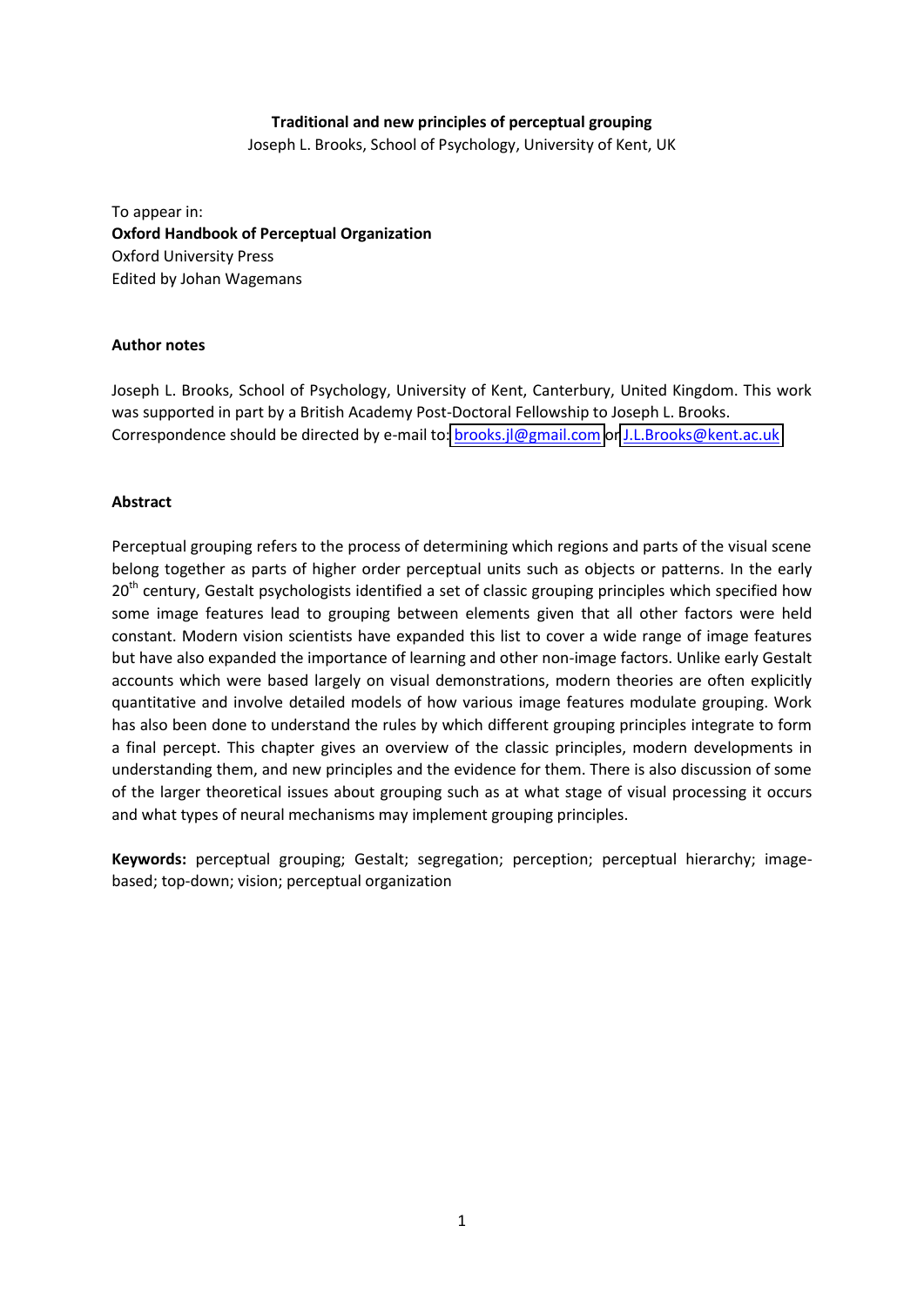Within the wider study of perceptual organization, research on *perceptual grouping* examines how our visual system determines what regions of an image belong together as objects (or other useful perceptual units). This is necessary because many objects in real world scenes do not project to a continuous region of uniform colour, texture and lightness on the retina. Instead, due to occlusion, variations in lighting conditions and surface features, and other factors, different parts of a single object often result in a mosaic of non-contiguous regions with varying characteristics and intervening regions associated with other, overlapping objects. These diverse and disparate image regions must be united (and segregated from those arising from other objects and surfaces) to form meaningful objects which one can recognize and direct actions toward. Also, meaning may appear not only in the shape of individual objects but in the spatial and temporal relationships between them. For instance, the arrangement of individual objects may form a higher-order structure which carries an important meaning such as pebbles on a beach arranged to form a word. Perceptual grouping is one process by which disparate parts of an image can be brought together into higherorder structures and objects.

#### **1. Classic principles of perceptual grouping**

<u>.</u>

Because perceptual grouping is not indicated directly by the pattern of light falling on the retinae, it must be derived from the available sensory information. Work by Gestalt psychologists on this problem in the early twentieth century identified a set of what are now known as *principles* (or factors) of perceptual grouping. Many of the classic principles were first articulated as a set of "laws" by Max Wertheimer (1923). Each classic principle described how grouping amongst a set of elements in a simple image (e.g., Figure 1A) was affected by varying properties of those elements relative to one another. For instance, when the spatial positions of dots are altered such that pairs of dots are more proximal to each other than they are to other dots (Figure 1B), the entire array tends to be seen as four groups of two dots rather than as eight independent dots<sup>1</sup>. Wertheimer called this effect the principle of *proximity* and gave clear demonstrations of its effects on visual perception. Proximity is not the only factor that Wertheimer proposed as a grouping principle. His paper listed what are now considered to be some of the other classic Gestalt principles of perceptual grouping. In this section, I will examine each of these classic principles and describe their origin in Wertheimer's work as well as review some modern work that has extended our understanding of how these principles work.

 $1$  Although grouping is often described as the unification of independent perceptual elements, it is also possible to see this as the segmentation of a larger perceptual unit (the linear group of eight dots) into four smaller groups. Regardless of whether it is segmentation or unification, the end result is the same.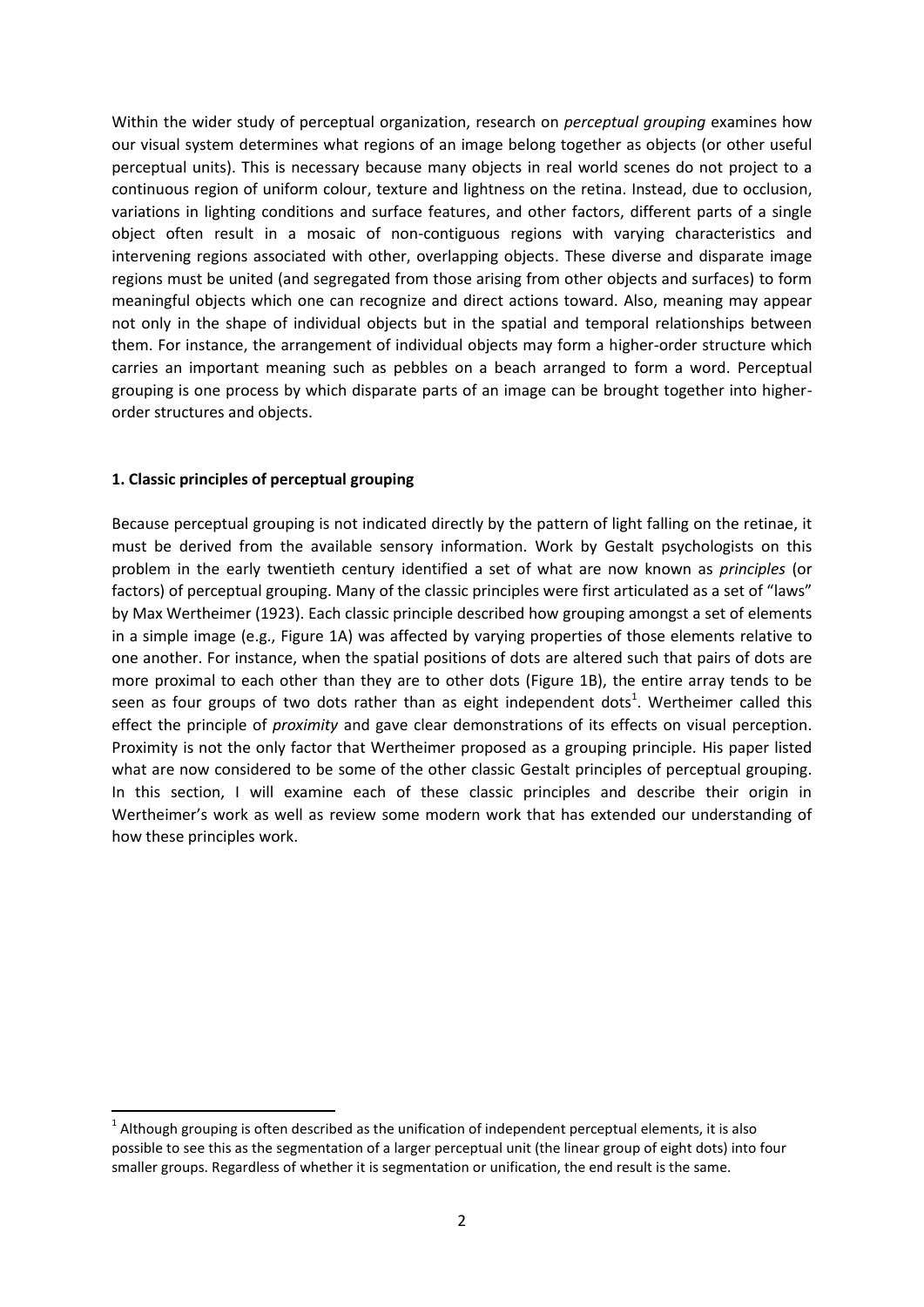

*Figure 1*. Examples of some classic Gestalt image-based grouping principles between elements. (A) Horizontal array of circular elements with no grouping principles forms a simple line. (B) When the spatial positions of elements are changed, the elements separate into groups on the basis of proximity. Elements can also be grouped by their similarity in various dimensions such as (C) colour, (D) shape, (E) size, and (F) orientation. (G) Similarity in the direction of motion (as indicated by the arrow above or below each element) of elements is referred to as common fate and causes elements with common motion direction to group together. (H) Curvilinear elements can be grouped by symmetry or (I) parallelism. (J) Good continuation also plays a role in determining what parts of a curve go together to form the larger shape. In this case, the edges grouping based on their continuous link from upper left to lower right and lower left to upper right. (K) However, closure can reverse the organisation that is suggested by good continuation and cause perception of a bow-tie shape. Adapted from Palmer (1999) Figure 6.1.2, page 258.

#### 1.1. Proximity – quantitative accounts

Although Wertheimer convincingly demonstrated a role for proximity in grouping, he did not provide a quantitative account of its influence. Early work on this issue by Oyama (1961) used simple, rectangular 4x4 dot lattices in which the distance along one dimension was constant but varied (across trials) along the other dimension (Figure 2A-B). During a 120 second observation period, participants continuously reported (by holding down one of two buttons) whether they saw the lattice as rows or columns at any given time. The results clearly demonstrated that as the distance in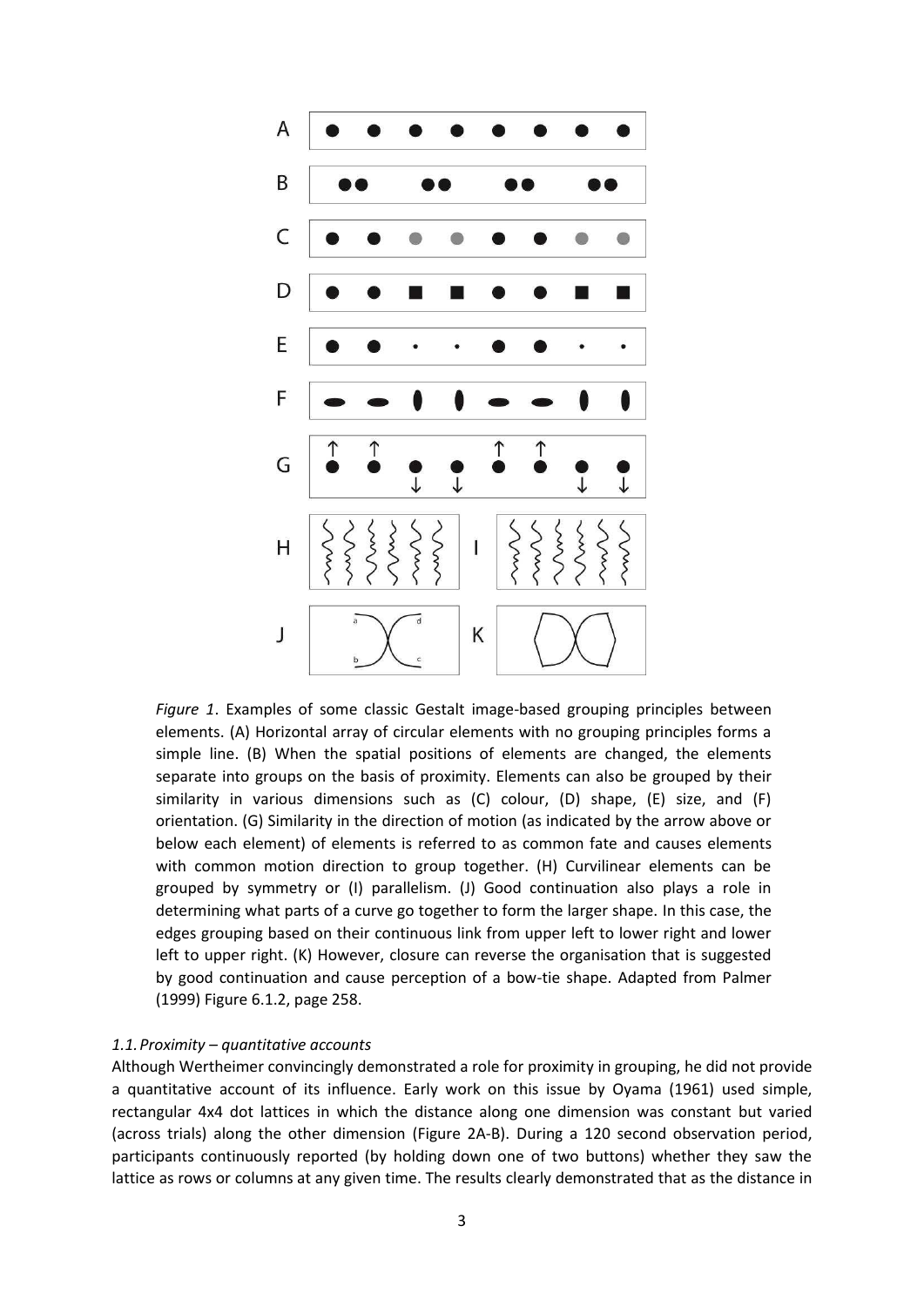one dimension changed (e.g., horizontal dimension in Figure 2A-B) relative to the other dimension, proximity grouping quickly favoured the shortest dimension according to a power function, a relationship found elsewhere in psychophysics (Luce, 2002; Stevens, 1957) and other natural laws. Essentially, when inter-dot distances along one dimension are similar to one another, a small change in inter-dot distance along one dimension can strongly shift perceived grouping. However, the effect of that same change in inter-dot distance falls off as the initial difference in inter-dot distance along the two dimensions grows larger.



*Figure 2.* Dot lattices have been used extensively to study the quantitative laws governing grouping by proximity. (A) When distances between dots along vectors a and b are the same, participants are equally likely to see columns and rows. (B) As one distance, *b*, changes relative to the other, *a*, the strength of grouping along the shorter distance is predicted by a negative power function. (C) Dot lattices have many potential vectors, *a-d*, along which grouping could be perceived even in a simple square lattice. (D) Dot lattices can also fall into other classes defined by the relative length of their two shortest inter-dot distances and the angle between these vectors,  $\gamma$ . In all of these lattices, the pure distance law determines the strength of grouping.

The above relationship, however, only captures the relative contributions of two (vectors a and b, Figure 2C) of the many possible organisations (e.g., vectors a-d, Figure 2C) within the lattice. Furthermore, the square and rectangular lattices in Figures 2A-D are only a subset of the space of all possible 2D lattices and the power law relationship may not generalise beyond these cases. In a set of elegant studies, Kubovy and Wagemans (1995) and Kubovy, Holcombe, and Wagemans (1998) first generated a set of stimuli than spanned a large space of dot lattices by varying two basic features: (1) the lengths of their shortest inter-dot distances (vectors a and b, Figure 2C-D) and (2) the angle between these vectors,  $\gamma$ . They then briefly presented these stimuli to participants and asked them to choose which of four orientations matched that of the lattice. They found that across the entire range of lattices in all orientations, grouping depended only on the relative distance between dots in the various possible orientations, a relationship that they called the *pure distance law*. Although the space of all lattices could be categorised into six different classes depending on their symmetry properties, this global configuration aspect did not affect the grouping in these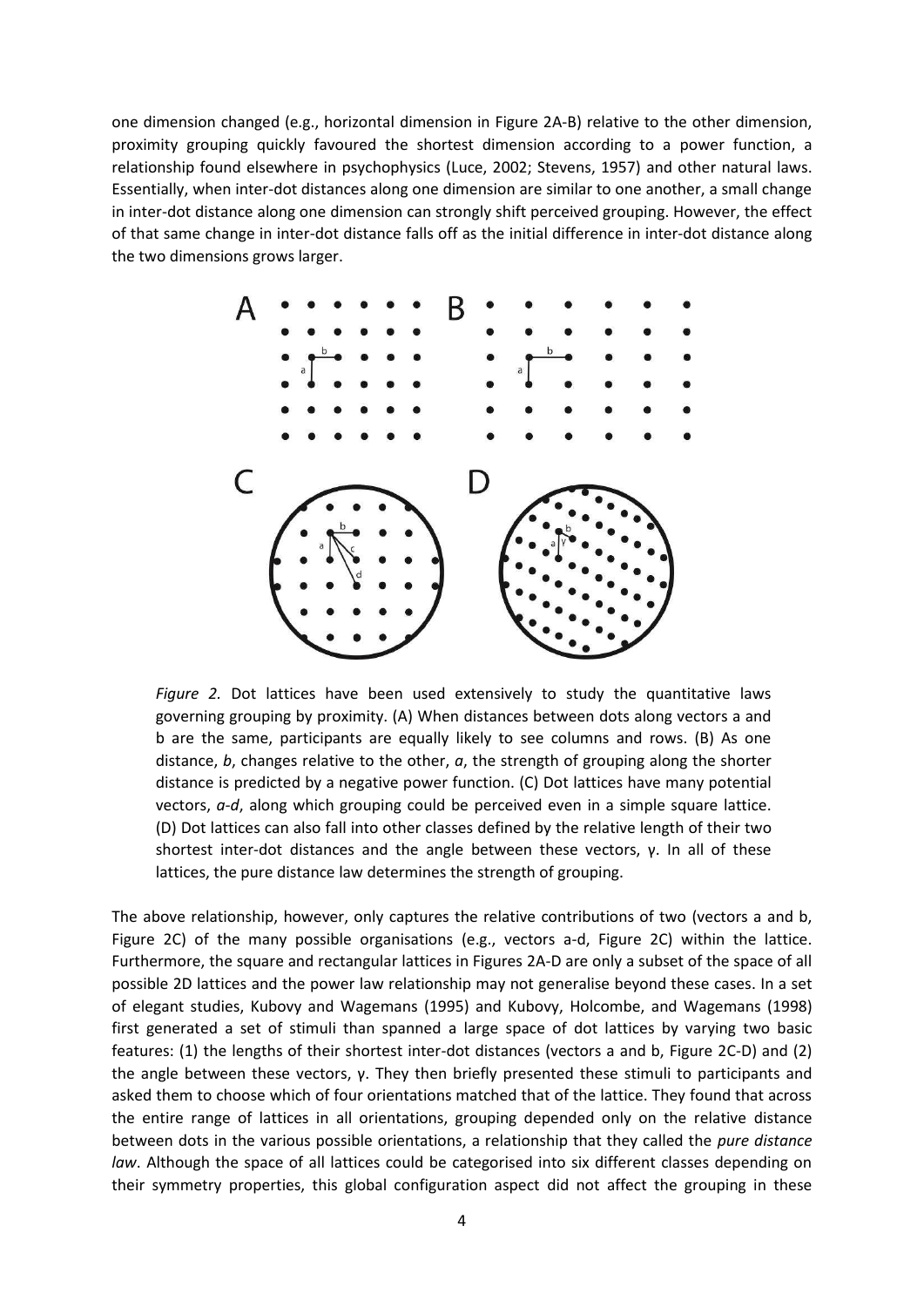lattices, leaving distance as the only factor that affects proximity grouping. More recently though, it has been found that other factors, such as curvilinear structure, can also play a role in grouping by proximity (Strother & Kubovy, 2006).

#### *1.2.Common fate*

Wertheimer appreciated the influence of dynamic properties on grouping when he proposed the well-known principle of *common fate* (Figure 1G). The common fate principle (which Wertheimer also called "uniform destiny") is the tendency of items that move together to be grouped. Common fate is usually described with grouped elements having exactly parallel motion vectors of equal magnitude as in Figure 1G. However, other correlated patterns of motion such as dots converging on a common point and co-circular motion can also cause grouping (Ahlström, 1995; Börjesson & Ahlström, 1993). Some of these alternative versions of common motion are seen as rigid transformations in three-dimensional space. Although common fate grouping is often considered to be very strong, to my knowledge, there are no quantitative comparisons of its strength with other grouping principles. Recently, it has been proposed that common fate grouping may be explained mechanistically as attentional selection of a direction of motion (Levinthal & Franconeri, 2011)*.*

#### *1.3.Similarity grouping*

When two elements in the visual field share common properties, there is a chance that these two elements are parts of the same object or otherwise belong together. This notion forms the basis for the Gestalt grouping principle of *similarity*. One version of similarity grouping, and the one that Wertheimer originally described, involves varying the colours of the elements (Figure 1C). Items that have similar colours appear to group together. However, other features can also be varied such as the shape (Figure 1D), size (Figure 1E), or orientation (Figure 1F) of the elements. Although these variations on the principle of similarity are sometimes demonstrated separately from one another (e.g., Palmer, 1999), Wertheimer appeared to favour the notion of a general principle of similarity when he described it as "the tendency of like parts to band together". Thus, the list of features given above is not meant to be an exhaustive set of features on which similarity grouping can occur. Instead, there may be as many variations of the similarity principle as there are features to be varied (e.g., texture, specularity, blur). However, many of these variations of similarity grouping have not been studied systematically, if at all. Furthermore, the generality of the similarity principle may also encompass other known principles as variations of similarity. For instance, the principle of proximity may be thought of as similarity of position and classic common fate as similarity of the direction of movement. However, despite the ability to unify these principles logically, the extent to which they share underlying mechanisms is unclear.

#### *1.4.Symmetry*

The world does not solely comprise dots aligned in rows or columns. Instead, elements take many forms and can be arranged in patterns with varying forms of regularity. Mirror symmetry is a particular type of regularly that is present in a pattern when half of the pattern is the mirror image of the other half. Such symmetrical patterns have been found to be particularly visually salient. For instance, symmetry has clear effects on detection of patterns in random dot fields, contours, and other stimuli (e.g., Machilsen, Pauwels, & Wagemans, 2009; Norcia, Candy, Pettet, Vildavski, & Tyler, 2002; Wagemans, 1995). However, when a symmetrical pattern is tilted relative to the frontal plane, its features in the image projected to the retinae are no longer symmetrical. Nonetheless, the detection advantage seems to be robust even in these cases of skewed symmetry although it is clearest if symmetry is present in several axes (e.g., Wagemans, Van Gool, & d'Ydewalle, 1991; Wagemans, 1993). However, not all symmetries are equal. A substantial number of studies have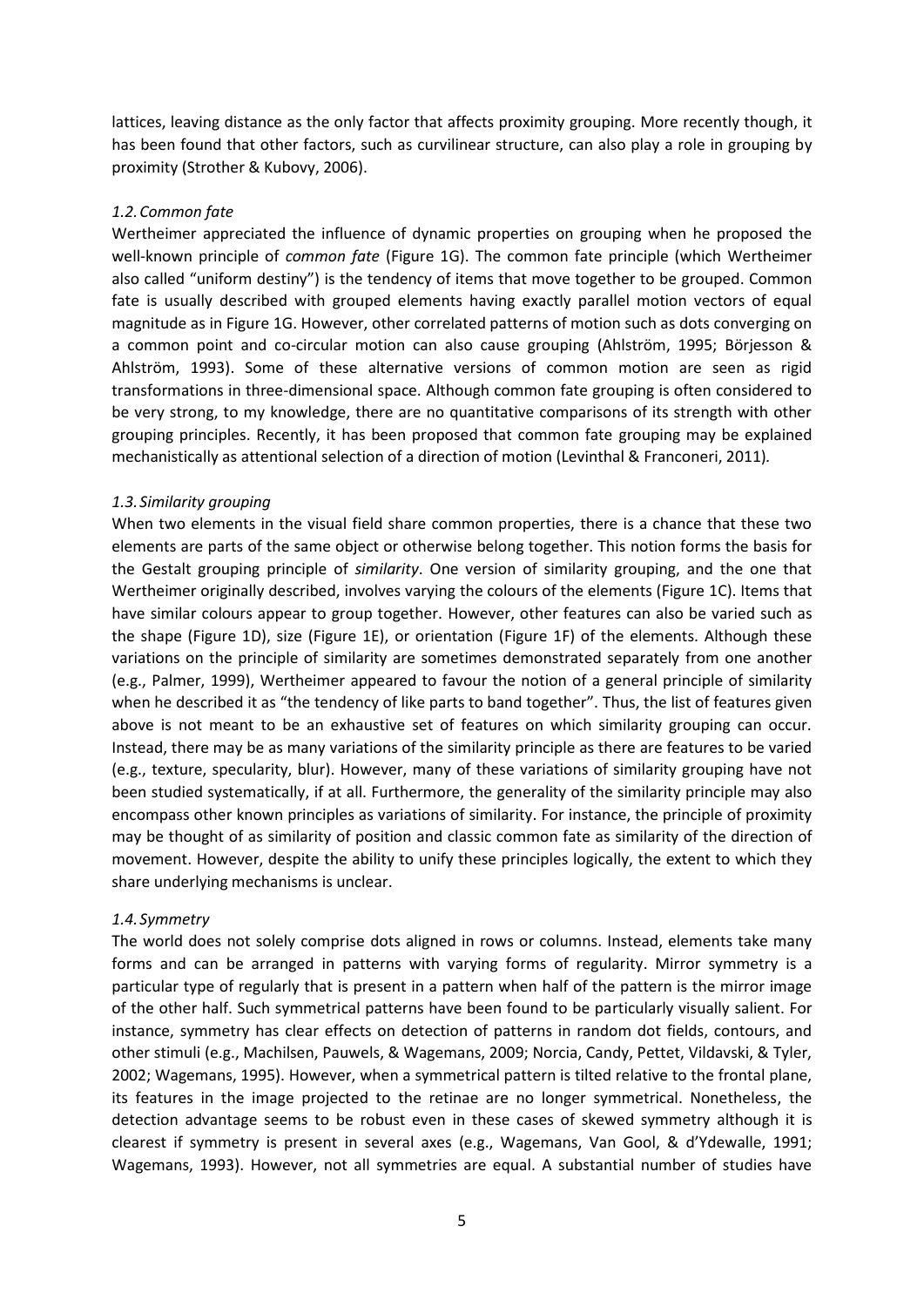found that symmetry along a vertical axis is more advantageous than symmetry along other axes (e.g., Kahn & Foster, 1986; Palmer & Hemenway, 1978; Royer, 1981). However, symmetry along the horizontal axis has also been found to be stronger than symmetry along oblique angles (e.g., Fisher & Bornstein, 1982). Symmetry detection is also robust to small deviations in the corresponding positions of elements in the two halves of the symmetric pattern (Barlow & Reeves, 1979). The study of symmetry, its effects on detection and factors that modulate it has been extensive and this is discussed in more detail elsewhere in this volume (van der Helm, "Symmetry Perception" chapter, this volume). It is important to point out that many studies of symmetry (including those mentioned above) do not measure perceived grouping directly as was often the case for many of the other principles described above. Symmetry grouping has tended to be measured by its effect on pattern detection or ability to find a pattern in noise. The extent to which performance in these tasks reflects perceived grouping, per se, rather than other task-related changes due to symmetry is unclear. Nonetheless, demonstrations of symmetry grouping are often presented as evidence of the effect (e.g., Figure 1H).

One rationale for a symmetry grouping and detection mechanisms is that is designed to highlight non-accidental properties that are unlikely to have been caused by chance alignment of independent elements. Alternatively, symmetry may allow particularly efficient mental or neural representations of patterns (van der Helm, "Simplicity in Perceptual Organization" chapter, this volume). Symmetry also appears to be a common feature of the visual environment. Artefacts of many organisms are often symmetrical (Shubnikov & Koptsik, 1974; Weyl, 1952). However, it is not clear whether this is a cause of visual sensitivity to symmetry, an effect of it, or whether both of these are caused by some other adaptive benefit of symmetry.

#### *1.5.Good continuation, relatability, closure, and parallelism*

<u>.</u>

The principle of *good continuation* is often demonstrated by showing that some line segments form a "better" continuation of a particular curve. For instance, the line segments in Figure 1J are likely to be seen as two, continuous intersecting curves, one going from upper left to lower right (segments *a* + *c*) and the other from lower left to upper right (segments *b* + *d*). Of course, one could see a+b and d+c or even a+d and b+c but these are seen as less good continuations and thus less likely to be perceived. What defines a good continuation? Wertheimer (1923) suggested that good continuations of a segment proceed in a direction that "carry on the principle logically demanded" from the original element, i.e. a "factor of direction"<sup>2</sup>, as he actually called it. In Figure 1J this seems to correspond roughly to collinearity, or minimal change in direction, because at their junction ac and bd are more collinear than the alternative arrangements. However, other examples that he used (Figure 3B) suggest that this may not be exactly what he meant. Wertheimer's definition was not specific and largely based on intuition and a few demonstrations.

In modern work, good continuation has been largely linked with work on contour integration and visual interpolation. Contour integration studies largely examine what factors promote grouping of separate (not connected) oriented elements (Figure 3C) into contours which are detectable in a field of otherwise randomly oriented elements. Collinearity, co-circularity, smoothness, and a few other features play prominent roles in models of good continuation effects on contour integration (e.g., Fantoni & Gerbino, 2003; Field, Hayes, & Hess, 1993; Geisler, Perry, Super, & Gallogly, 2001; Hess, May, & Dumoulin, this volume; Pizlo, Salach-Golyska, & Rosenfeld, 1997; Yen & Finkel, 1998).

<sup>&</sup>lt;sup>2</sup> Wertheimer also used the term "factor of good curve" in this section of his manuscript to describe an effect that seems to be similar to his use of "factor of direction" and the modern use of good continuation. However, Wertheimer did not explicitly describe any differences between the nature of these two factors.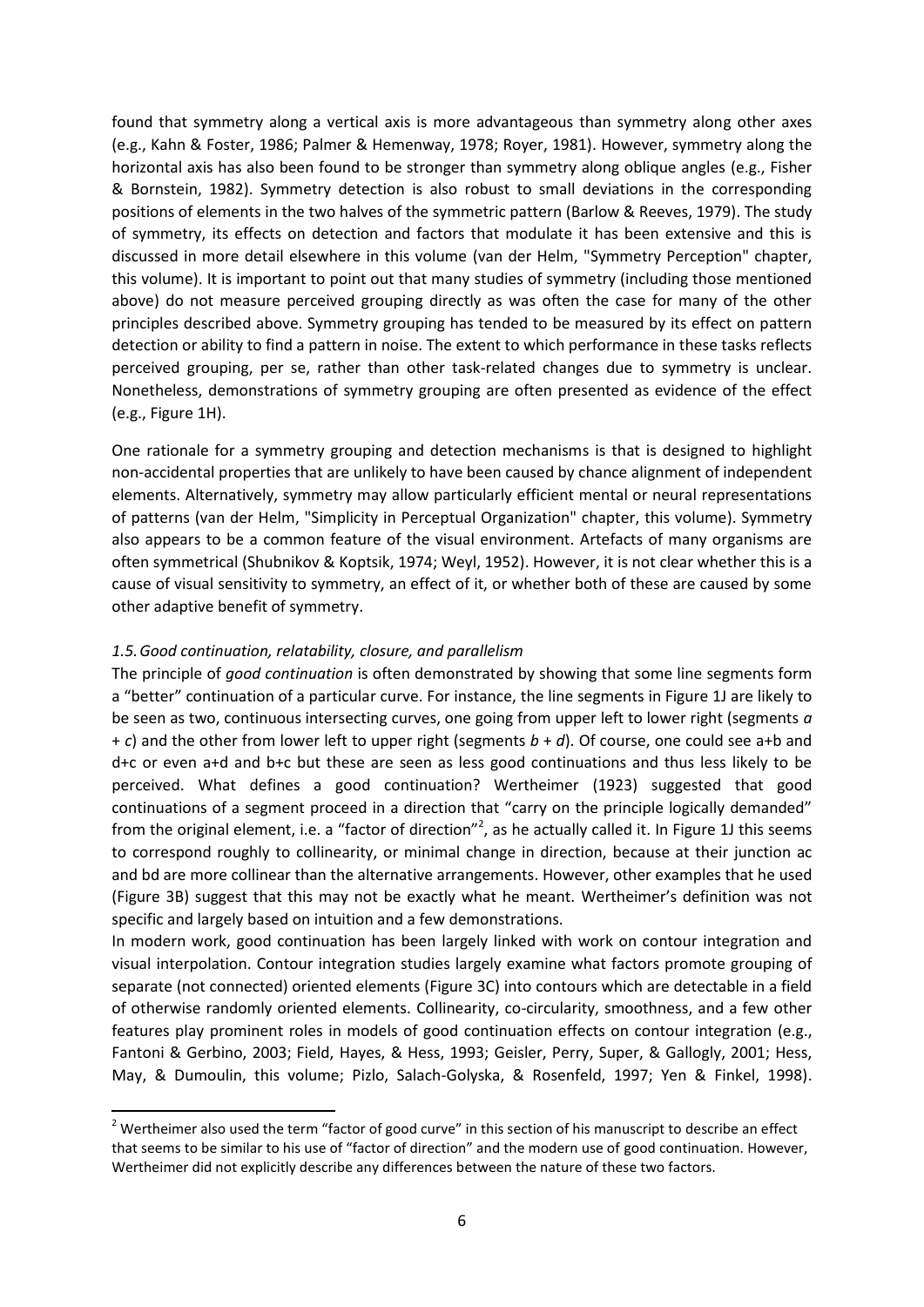Although these definitions of good continuation are clearly specified, the stimuli and tasks used are very different from those of Wertheimer and may have different mechanisms.

Good continuation is also often invoked in models of interpolation which determine the likelihood of filling in a contour between two segments on either side of an occluder (e.g., Wouterlood & Boselie, 1992). One criterion for interpolation is whether two contours are *relatable* (Kellman & Shipley, 1991), i.e. whether a smooth monotonic curve could connect them (roughly speaking). Relatability is another possible formal definition of good continuation although they may be related but distinct concepts (Kellman, Garrigan, Kalar, & Shipley, 2010). This is an issue that needs further study. Completion and its mechanisms is discussed at length elsewhere in this volume (Singh; van Lier & Gerbino).

Wertheimer also recognized the role for closure in grouping of contours. This is demonstrated in the bow-tie shape in Figure 1K which overcomes the grouping by good continuation that was stronger in Figure 1J. Several contour integration studies have also examined the role of *closure* in perceptual grouping of contour elements. Many find effects of closure on grouping and contour detection (e.g., Mathes & Fahle, 2007) although these may be explainable by other mechanisms (Tversky, Geisler, & Perry, 2004). Contours can also be grouped by parallelism (Figure 1I). However, this effect does not appear to be particularly strong and contour symmetry seems to be better detected (e.g., Baylis & Driver, 1994; Corballis & Roldan, 1974).



*Figure 3*. (A) Good continuation favours a grouping of ac with b as an appendage. This may be due to the c being collinear or continuing the same direction as a. (B) Good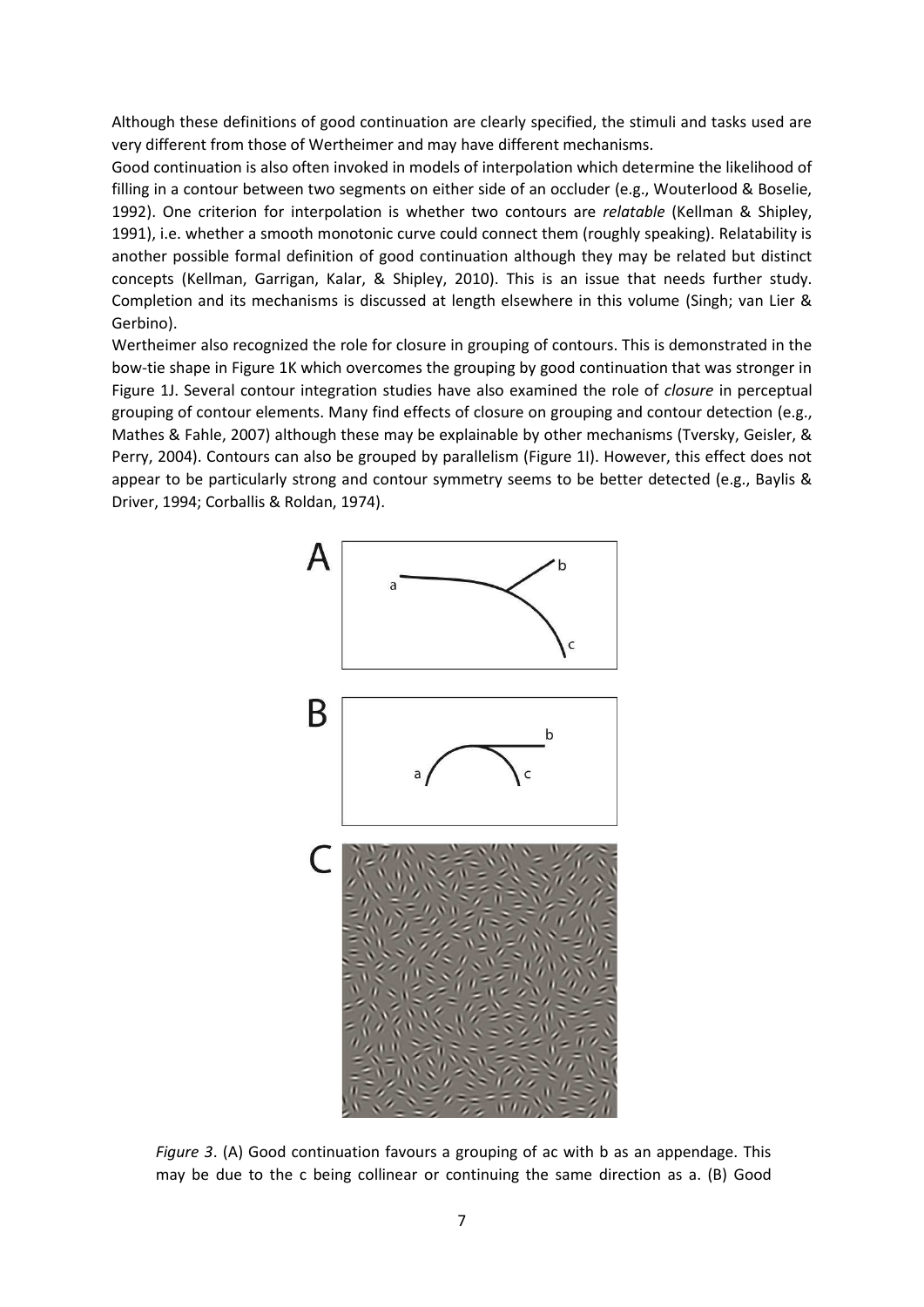continuation may not always favour the smallest change in direction. Segment c seems to be a better completion of a than b despite b being tangent to the curve (and thus having minimum difference in direction) at their point of intersection. (C) A stimulus commonly used in contour integration experiments with a circular target contour created by good continuation and closure in the alignment of the elements.

#### *1.6.Ceteris paribus rules*

The classic grouping principles described above have stood the test of time and have formed the basis for a substantial amount of modern research on perceptual grouping. Even from the first demonstrations by Wertheimer though, it was clear that the principles are not absolute. Rather, they operate as *ceteris paribus* rules. This Latin phrase is translated literally as "other things being equal". Thus, as long as other factors are equated between two elements, then the factor in question will affect grouping between the elements. By creating simple displays, which varied one factor at a time, the Gestalt psychologists were able to provide convincing evidence for their principles. In any given display though, multiple factors can be present at once and in this case, factors may reinforce one another or compete against one another. For example, proximity of elements in the array in Figure 4A may favour grouping to form rows. This organization is also supported by the similarity of the colours. However, Figure 4B shows an example of how colour similarity and proximity may work in opposition of one another. In this case, the grouping becomes somewhat ambiguous. Ultimately, the resulting organization depends on the relative strengths of the two grouping factors. With proximity at nearly maximum, it gains the upper hand and can overcome the competing influence of colour similarity (Figure 4C). Pitting grouping principles against one another has served as one way to measure the relative strength of grouping principles (e.g., Hochberg & Silverstein, 1956; Oyama, Simizu, & Tozawa, 1999; Quinlan & Wilton, 1998). However, some grouping principles may operate faster than others and this may affect their relative effectiveness against one another in addition to the relative degree to which each principle is present in the display (Ben-Av & Sagi, 1995).

|   |          |  |            |  |          |  |  | $\begin{array}{ccccccccccccccccc} \circ & \bullet & \circ & \bullet & \circ & \bullet & \circ & \bullet & \circ & \bullet \end{array}$ |  |  |  | 000000000000 |
|---|----------|--|------------|--|----------|--|--|----------------------------------------------------------------------------------------------------------------------------------------|--|--|--|--------------|
|   |          |  | 000000000  |  |          |  |  | 000000000                                                                                                                              |  |  |  | 000000000000 |
|   |          |  | .          |  |          |  |  | $\circ\bullet\circ\bullet\circ\bullet\circ\bullet\circ\bullet$                                                                         |  |  |  | 00000000000  |
|   |          |  | 00000000   |  |          |  |  | $\circ\bullet\circ\bullet\circ\bullet\circ\bullet\circ\bullet$                                                                         |  |  |  | 00000000000  |
|   |          |  | .          |  |          |  |  | $\circ\bullet\circ\bullet\circ\bullet\circ\bullet\circ\bullet$                                                                         |  |  |  | 000000000000 |
| ◯ | $\Omega$ |  | $\bigcirc$ |  | $\Omega$ |  |  | $\begin{array}{ccccccccccccccccc} \circ & \bullet & \circ & \bullet & \circ & \bullet & \circ & \bullet & \circ & \bullet \end{array}$ |  |  |  | 00000000000  |

*Figure 4.* When multiple grouping principles are present in the same display, they may reinforce one another or compete against one another. (A) When both proximity and colour similarity (indicated by filled vs. unfilled dots here) favour organization into rows, they reinforce each other and result in a clear perception of rows. (B) When proximity grouping favours a rows organization and colour similarity favours columns, the factors compete against one another and this can result in perceptual ambiguity. (C) With near maximal proximity of elements favouring rows, this factor can overcome the competition with colour similarity and result in a perception of rows.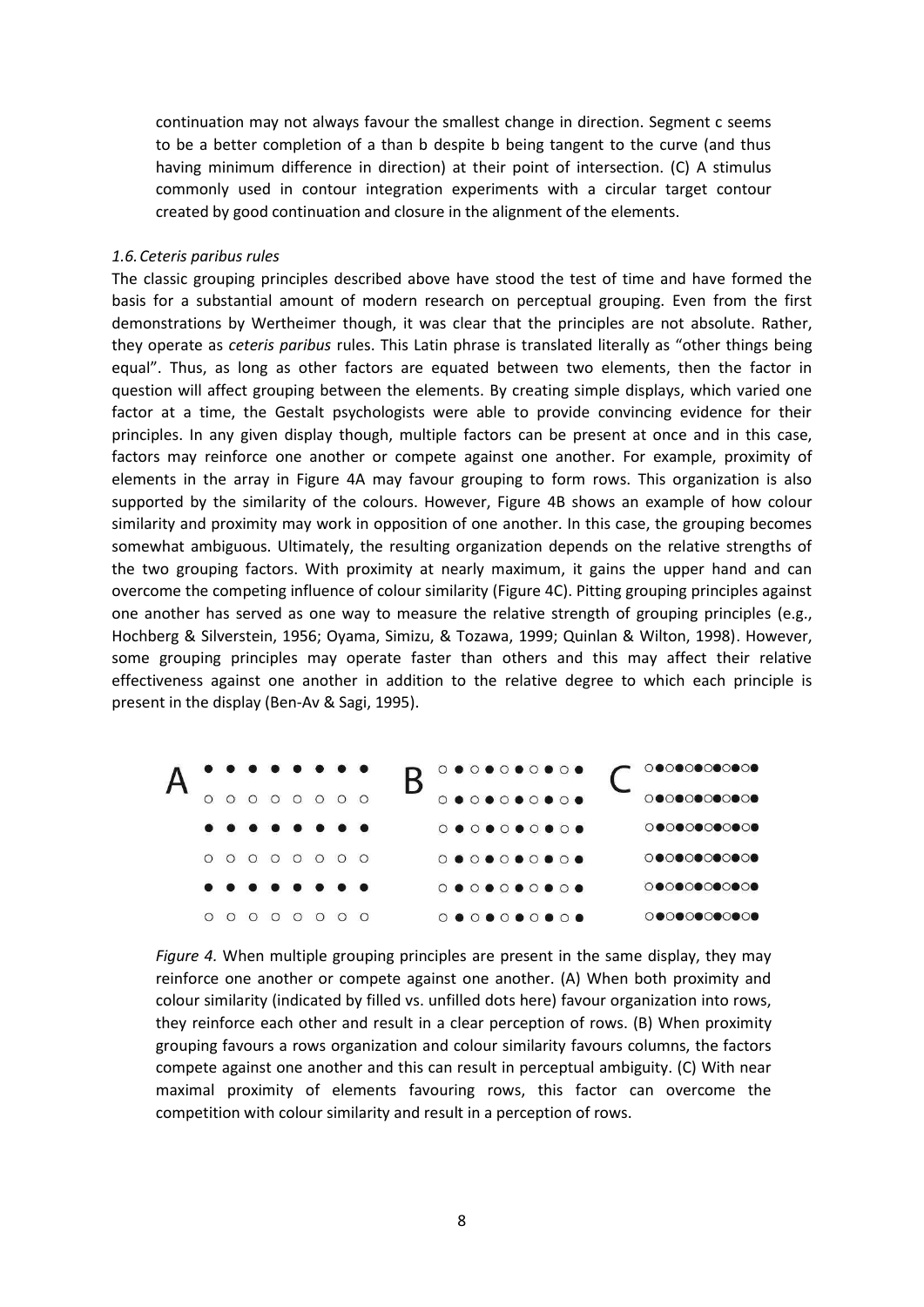#### **2. Recent principles of perceptual grouping**

The classic Gestalt grouping principles dominated the stage for most of the 20<sup>th</sup> century. However, within the last 20-30 years, modern vision scientists have begun to articulate new principles of grouping. Some of these are variations or generalisations of Gestalt principles but others are completely new. Several of these involve dynamic properties of stimuli which are much easier to appreciate given modern computerised methods for generating visual content. Although many of the new principles can be appreciated by demonstrations, modern vision scientists typically quantify their data using measures of phenomenological psychophysics (Strother, Van Valkenburg, & Kubovy, 2002), which quantify the reported perceptual outcomes, as well as indirect measures which reflect effects of grouping on task performance. For some principles, this has led to a robust understanding of the conditions under which they occur and factors that affect their functioning. The sections below attempt to describe most of these recent grouping principles and what we know about their function.

#### *2.1. Common region*

The principle of common region (Figure 5B) recognises the tendency for elements that lie within the same bounded region to be grouped together (Palmer, 1992). Elements grouped by common region lie within a single, continuous and homogenously coloured or textured region of space or within the confines of a bounding contour. The ecological rationale for this grouping principle is clear. If two elements, eyes for instance, are contained within an image region, of a head, then they are likely to belong together as part of that object rather than accidentally appearing together within the same region of space. The effects of common region can compete effectively against other grouping principles such as colour similarity (Figure 5C) and proximity (Figure 5D). Palmer (1992) also found evidence that the common region principle operates on a three dimensional representation of the world. When he placed elements within overlapping regions, there was no basis for grouping to go one way or the other. However, if the dot elements were placed in the same depth plane as some of the oval regions, then the dots tended to be grouped according to the regions within their same depth plane. These results suggest that grouping by common region can operate on information that results from computations of depth in images and thus may not be simply an early, low-level visual process. It is also worth noting that unlike all of the classic Gestalt principles which are defined around the relative properties of the elements themselves, grouping by common region depends on a feature of another element (i.e., the bounding edge or enclosing region) separate from the grouped elements themselves. Although common region can be appreciated through demonstrations like those in Figure 5, indirect methods have provided corroborative evidence for this grouping factor and others. For instance, in the *Repetition Discrimination Task,* abbreviated *RDT,* (Palmer & Beck, 2007) participants see a row of elements which alternates between circles and squares. One of the elements, either the circle or the square repeats at one point, and the participant's task is to report which shape it is. Participants are faster at this when the repeat occurs within the same group (Figure 5E) than when it appears between two different groups (Figure 5F). Because performance on this task is modulated by grouping, it can be used to quantify grouping effects indirectly and corroborate findings in direct subjective report tasks. Although such indirect measures may be less susceptible to demand characteristics, it is important to point out that there is no guarantee that they reflect purely what people actually see. Indirect measures may also reflect a history of the processing through which a stimulus has gone even if that history is not reflected in the final percept. Such effects have been demonstrated in experiments on figure-ground organization in which two cues are competing against one another to determine which side of an edge is figural. Even though one particular cue always wins the competition and causes figure to be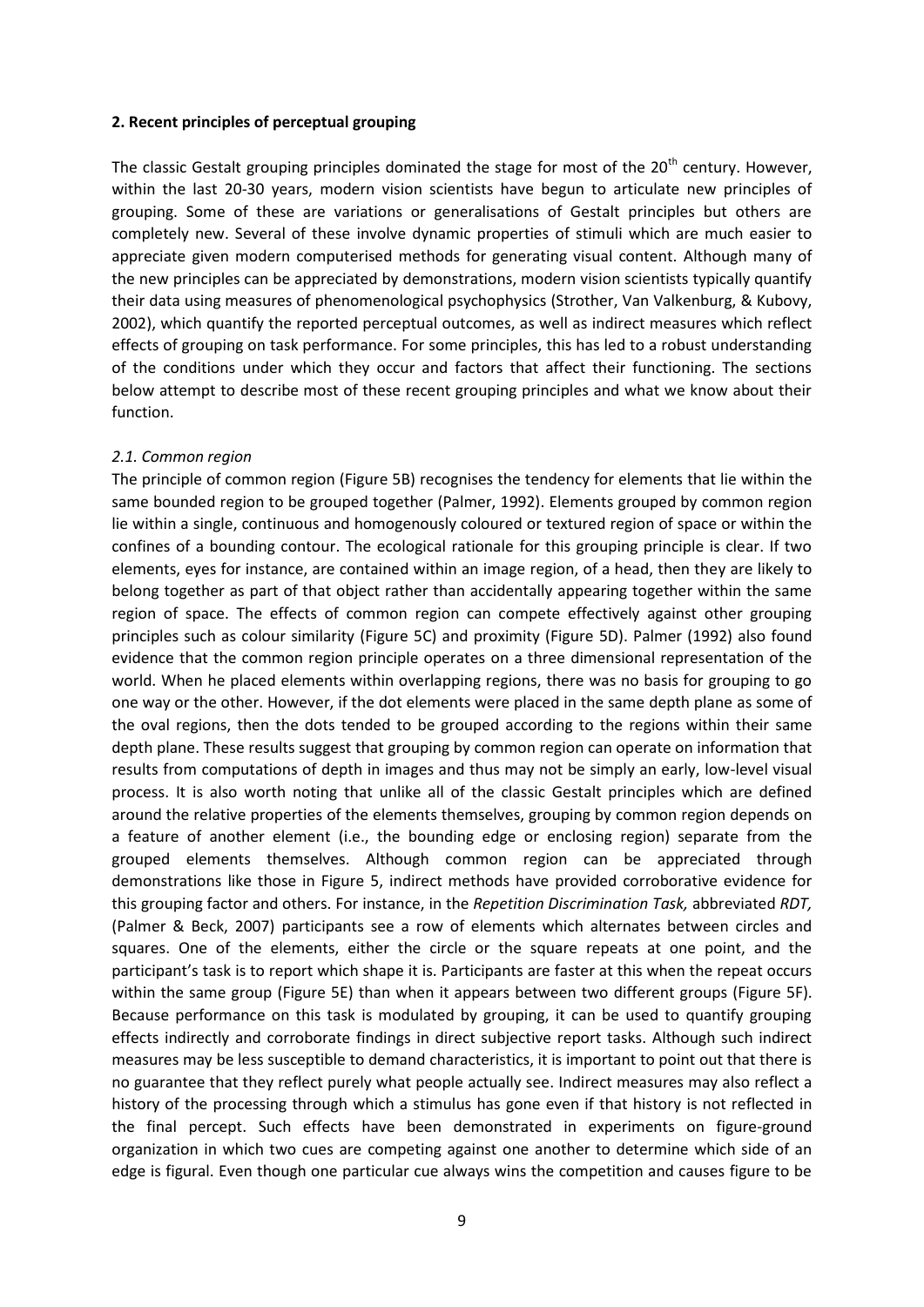assigned to its side, the presence of a competing cue suggesting figural assignment to the other side affects response time in both direct report and other task such as same-difference matching (e.g., Brooks & Palmer, 2010; Peterson & Enns, 2005). Even clearer cases of the dissociation between implicit measures and conscious perception have been seen in neurological patients. For instance, patients with blindsight can act toward an object even though they cannot consciously see it (e.g., Goodale, Milner, Jakobson, & Carey, 1991).



*Figure 5.* Grouping by common region. (A) A set of ungrouped dots. (B) Dots grouped by common region as indicated by an outline contour. Common region can also be indicated by regions of common colour, texture or other properties. (C) Common region can compete effectively against grouping by colour similarity as well as against (D) grouping by proximity. (E) In the repetition discrimination task, the repetition of two shapes in the element array - two squares here - can occur within the same object or (F) between two different objects.

#### *2.2. Generalized common fate*

The classic principle of common fate is typically described as the grouping that results from elements moving with a similar speed and direction. Although Wertheimer described common fate with reference to motion, it is not clear that he intended the definition to be limited to common motion. In a section of text that was not included in the well-known English translation of his work (Wertheimer, 1938), Wertheimer wrote that the common fate principle "applies to a wide range of conditions; how wide, is not discussed here" (Wertheimer, 2012). Recently, Sekuler and Bennett (2001) have demonstrated that grouping can also be mediated by common direction of luminance changes. They presented participants with square grids (Figure 6A) in which the luminance of each square element was initialised at a random value and then modulated sinusoidally over time around its initial luminance. A subset of the elements (outlined in black, Figure 6B) was designated as the target and modulated out of phase with the rest of the elements. Participants had to determine the orientation (horizontal or vertical) of this target. To the extent that elements within the target group together (and segment from the other elements) based on their common luminance changes, discrimination of the target orientation should be easier. The results demonstrated a strong effect of *generalized common fate* by common luminance changes. Importantly, the authors made significant efforts to control for the effects of static luminance cue differences between the target and non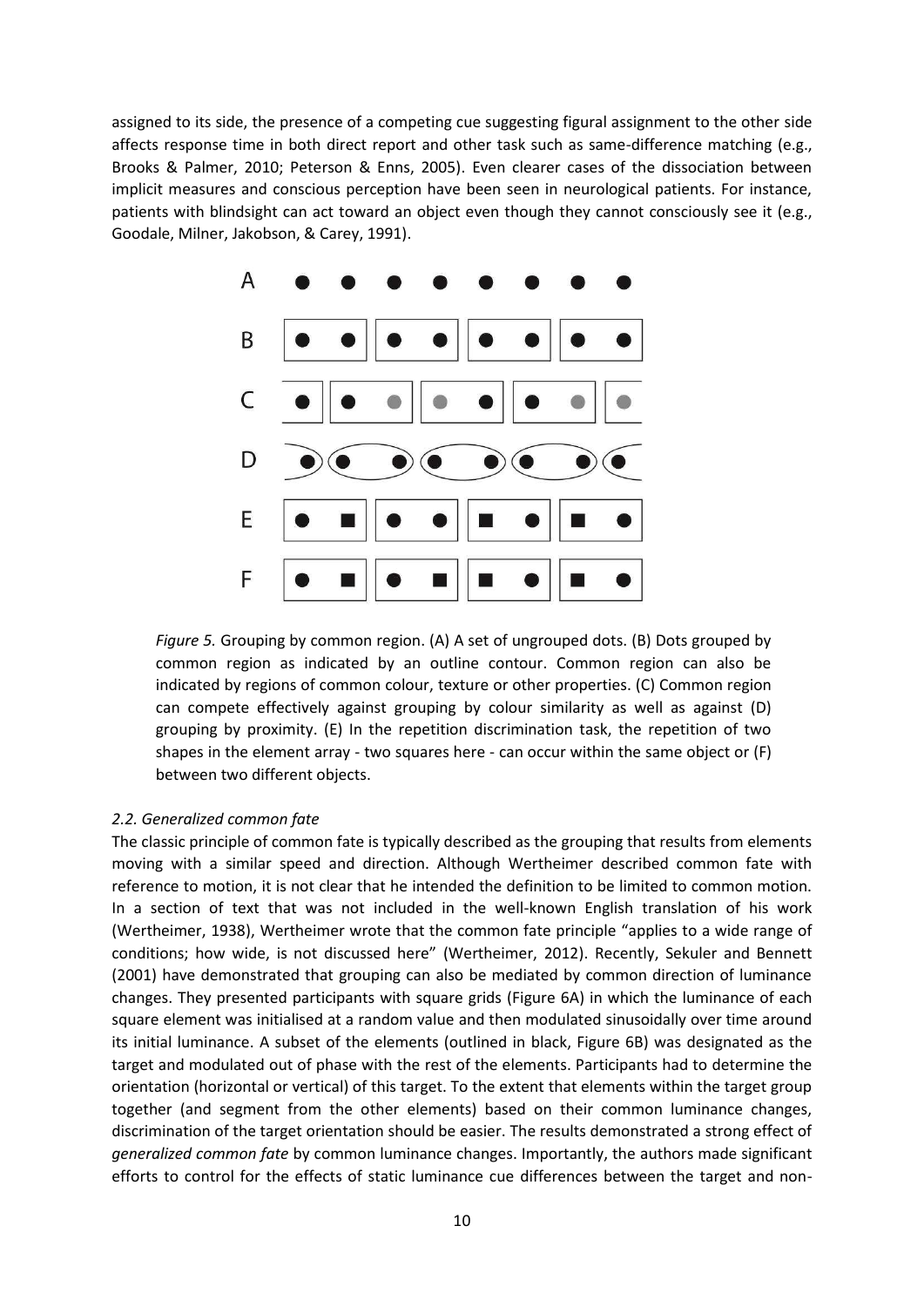target areas of the image to ensure that this is a truly dynamic cue to grouping. Although this grouping cue has been linked with classic common fate by name, it is not clear whether it is mediated by related mechanisms.



*Figure 6*. Generalized Common Fate was demonstrated using displays comprising (A) square elements and each element was initially assigned a random luminance and this oscillated over time. (B) For a subset of these elements, the target (outlined in black here), their luminances oscillated out of phase with the rest of the elements. This means that although the elements within the target had varying luminances (and similar to non-target luminances) they were distinguished by their common direction of change.

#### *2.3. Synchrony*

The common fate principles discussed above capture how commonalities in the direction of motion or luminance can cause grouping. However, elements which have unrelated directions of change can group on the basis of their temporal simultaneity alone (Alais, Blake, & Lee, 1998; Lee & Blake, 1999). For instance, consider a matrix of small dots which change colour stochastically over time. If a subset of the elements change in synchrony with one another, regardless of their different changes of direction, these elements group together to form a detectable shape within the matrix. Blake and Lee (1999) claimed that in their displays, synchrony grouping cannot be computed on the basis of static information in each frame of the dynamic sequence. This is because, for instance, in the colour change example describe above, the element colours in each frame are identically and randomly distributed within both within the grouped region and the background. It is only the temporal synchrony of the changes that distinguishes the grouped elements from the background. This is in contrast to previous evidence of synchrony grouping which could be computed on the basis of static image differences at any single moment in time (e.g., Leonards, Singer, & Fahle, 1996; Usher & Donnelly, 1998). Lee and Blake argued that purely temporal synchrony requires computing high order statistics of images across time and is a new form of grouping that cannot be explained by known visual mechanisms. However, this claim has proved controversial (Farid & Adelson, 2001; Farid, 2002) and some have argued that temporal structure plays a more important role than temporal synchrony (Guttman, Gilroy, & Blake, 2007). The rationale for the existence of grouping by pure synchrony is also controversial. Although it seems reasonable that synchronous changes in elements of the same object are common in the visual world, it seems unlikely that these are completely uncorrelated in other aspects of the change (as is required for pure synchrony grouping), although this appears not to have been formally tested.

#### *2.4. Element connectedness*

Distinct elements that are connected by a third element (Figure 7B) tend to be seen as part of the same group (Palmer & Rock, 1994). This effect can compete effectively against some of the classic grouping principles of proximity and similarity (Figure 7C and 7D) and it doesn't depend on the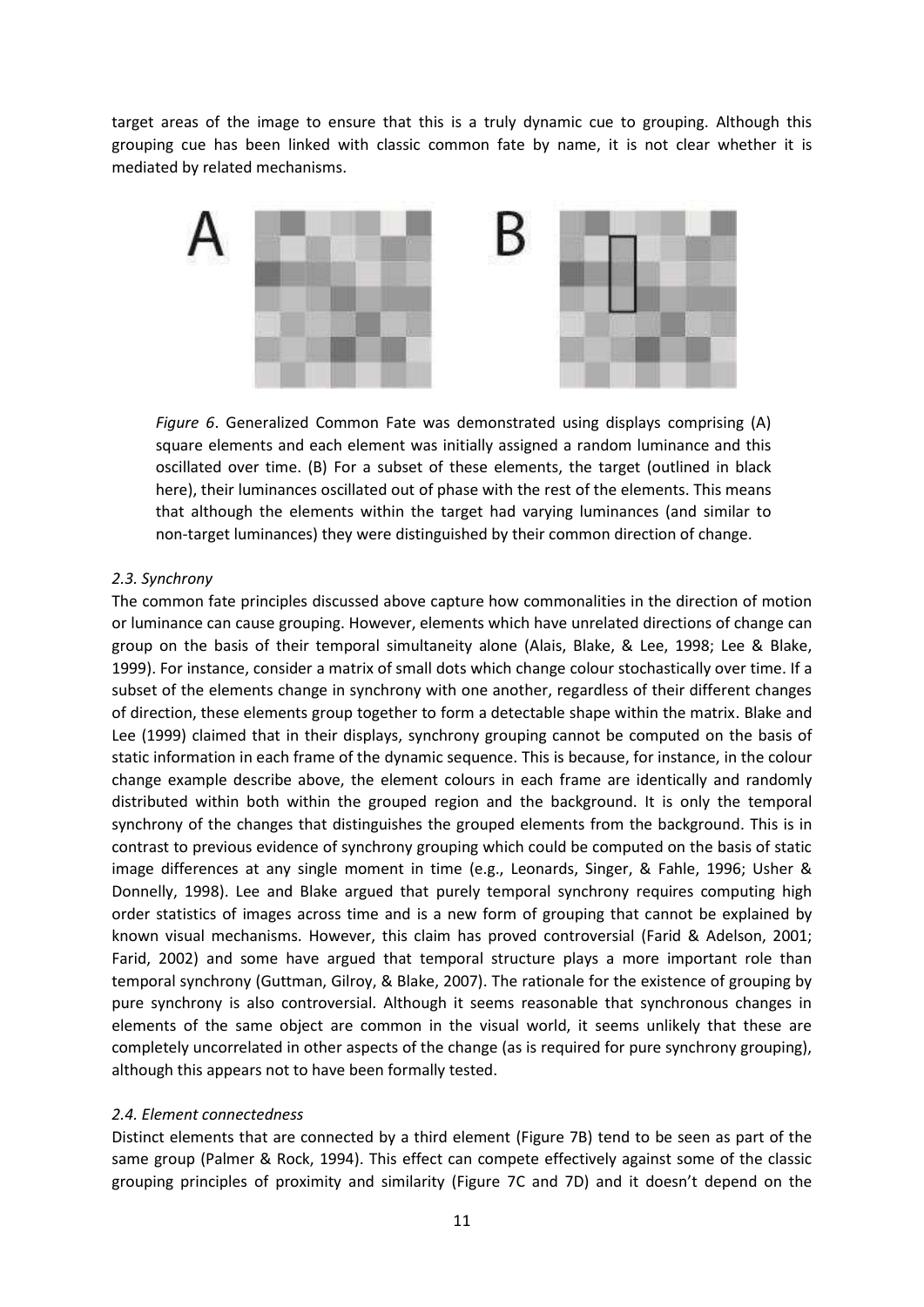connecting element to have the same properties as the elements themselves or to form a continuous unbroken region of homogeneous colour or texture (Figure 7E). The ecological rationale for element connectedness is simple. Many real-world objects comprise several parts that have their own colour, texture, and other properties. Nonetheless, the elements of these objects are often directly connected to one another. The phenomenological demonstration of grouping by element connectedness has also been corroborated by evidence from the RDT (Palmer & Beck, 2007) that was used to provide indirect evidence for the common region principle. The powerful effects of this grouping principle are also evident by how it affects perception of objects by neurological patients. Patients with Balint's syndrome suffer from the symptom of simultanagnosia, i.e., they are unable to perceive more than one object at a time (see Gillebert & Humphreys, this volume). For instance, when presented with two circles on a computer screen, they will likely report only seeing one circle. However, when these two circles are connected by another element to form a barbell shape, the patient can suddenly perceive both of the objects (Humphreys & Riddoch, 1993). Similar effects of element connectedness have been shown to modulate hemi-spatial neglect (Tipper & Behrmann, 1996).



*Figure 7*. Grouping by element connectedness. (A) Ungrouped elements. (B) Connecting elements into pairs units them into four groups. (C) Element connectedness competes effectively against the classic principle of proximity. (D) Element connectedness competes effectively against the classic principle of similarity. (E) Element connectedness does not require the connecting element to have the same properties or to form a continuous area of the same colour or texture.

#### *2.5. Non-accidentalness and regularity*

According to the pure distance law of proximity grouping, the relative distance between elements in two competing organisations is the only driver of grouping strength. This was found to be the case in rectilinear dot lattices (Kubovy & Wagemans, 1995). However, when different dot structures were investigated, it became clear that curvilinear grouping patterns (e.g., Figure 8A) could be stronger than rectilinear groupings (Strother & Kubovy, 2006) even with distance between elements was held constant. This suggests that proximity alone is not the only factor to govern grouping in these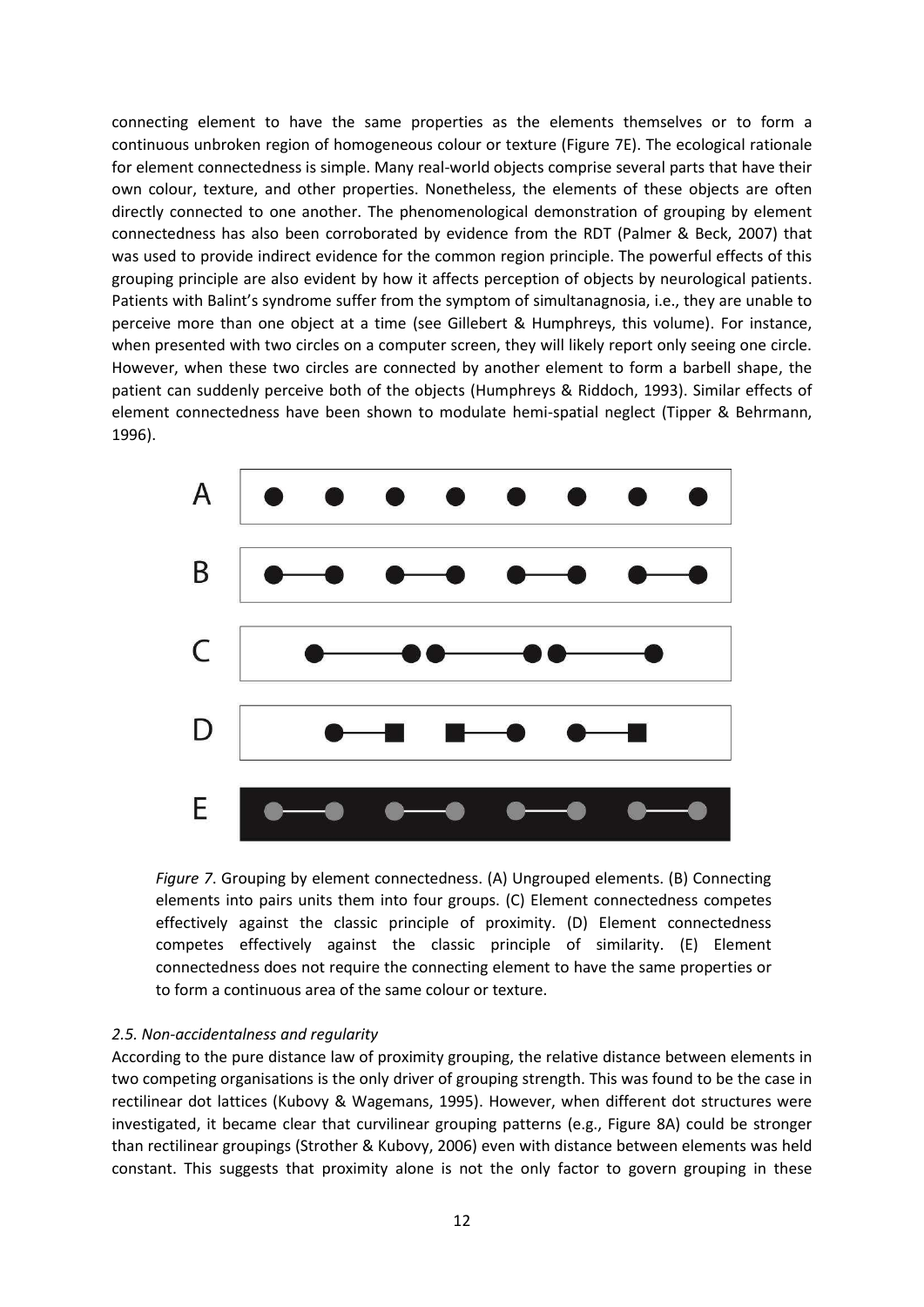patterns. Strother and Kubovy (2012) have suggested that this effect is due to curvilinear arrangements of elements being particularly *non-accidental*. That is, they claim that repeated alignment of elements along parallel curves is very unlikely to have occurred by the chance alignment of independent elements. Therefore, it is more likely that the elements are somehow related to one another and thus should be seen as grouped rather than independent elements. In support of this, Strother and Kubovy found evidence that when two curvilinear grouping patterns were competing against one another (e.g., Figure 8A), the pattern with the stronger curve was more likely to be perceived than the less curved competitor. For instance, the dot stimulus in Figure 8A could be organised along the more shallow curve represented by Figure 8B or along the stronger curve represented by Figure 8C. Greater curvature caused grouping even if the distances between dots along the two curves were equal, ruling out an explanation in terms of proximity. Parallel curvature is one example of non-accidentalness that could be quantified and then systematically varied on the basis of previous work (Feldman, 2001). Other types of feature arrangements can also have this property but a challenge is to quantify and systematically vary non-accidentalness more generally. One possible example of this principle is the tendency to perceive grouping along regular variations in lightness (van den Berg, Kubovy, & Schirillo, 2011). However, it remains unclear whether these two aspects of grouping are mediated by similar mechanisms or fundamentally different ones.



*Figure 8.* (A) A dot-sampled structured grid with two competing patterns of curvilinear structure. (B) Curvilinear structure along this dimension in panel A has less curvature and is therefore less likely to be perceived in comparison to structure along the direction showed in (C) which has a stronger curve and is most likely to be perceived as the direction of curvilinear grouping.

#### *2.6. Edge-region grouping*

Grouping has traditionally involved elements such as dots or lines grouping with other elements of same kind. However, Palmer and Brooks (2008) have proposed that regions of space and their edges can serve as substrates for grouping processes as well and that this can be a powerful determinant of figure-ground organisation. For example, common fate edge-region grouping can be demonstrated in a simple bipartite figure (Figure 9A). This stimulus has two sparsely textured (i.e., the dots) regions of different colours and share the contrast boundary between them. If, for instance, the edge moves in one direction in common fate with the texture of one of the regions but not in common with the other region (Figure 9B; animation in Supplemental [Figure S1\)](http://gestaltrevision.be/pdfs/oxford/movies/Brooks/FigureS1.gif), then participants will tend to see the region that is in common fate with the edge as figural. It is not necessary for the edge and grouped region to be moving. In fact, if one of the textured regions is moving whereas the edge and the second region are both static, the edge will group with the static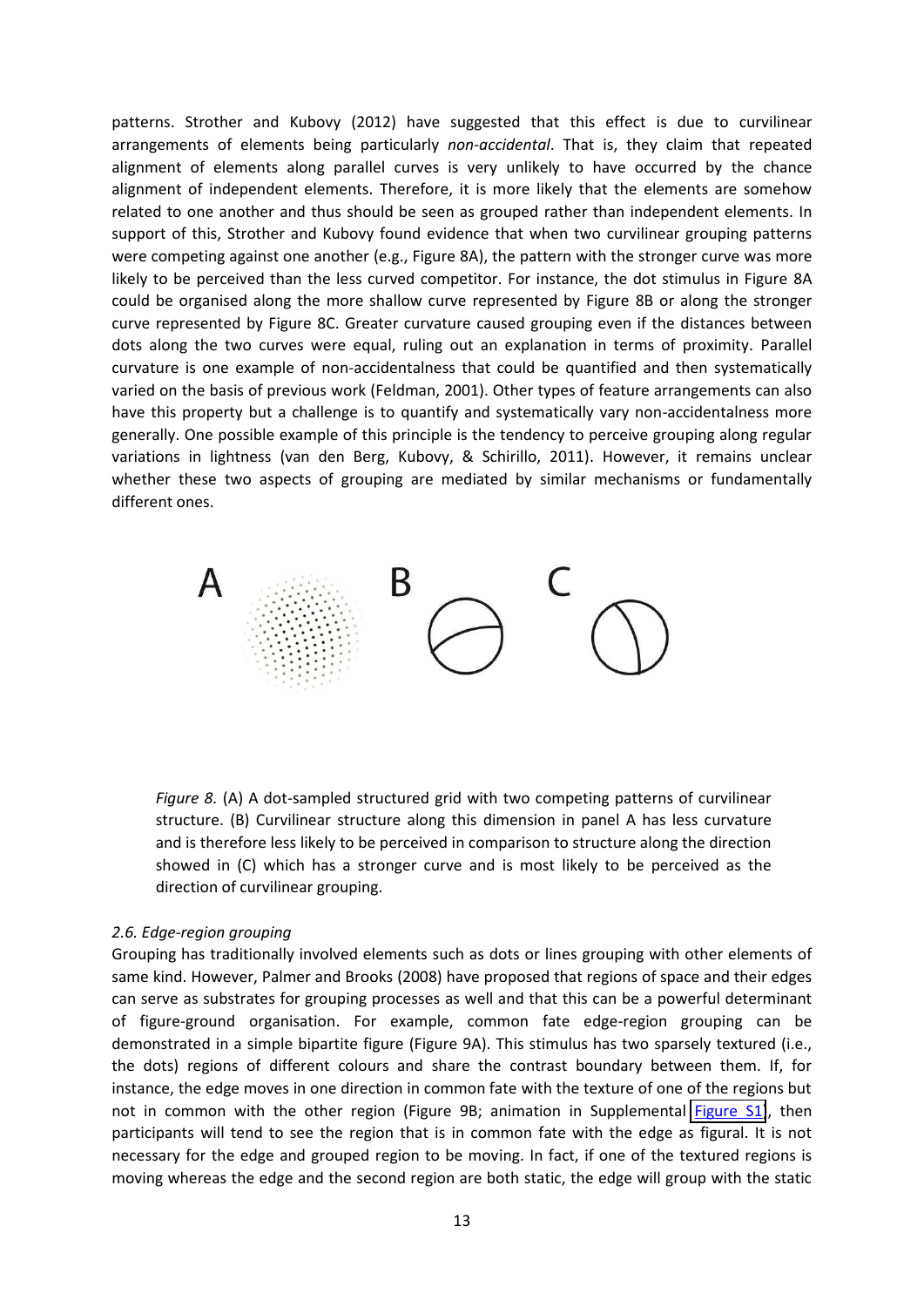region and become figural (Figure 9C; [Figure S2\)](http://gestaltrevision.be/pdfs/oxford/movies/Brooks/FigureS2.gif). Palmer and Brooks demonstrated that proximity, orientation similarity, blur similarity (Figure 9D-E), synchrony, and colour similarity can all give rise to edge-region grouping, albeit with a range of strengths. Importantly, they also showed that the strength of the induced figure-ground effect correlated strongly with the strength of grouping (between the edge and the region) reported by the participants in a separate grouping task. This suggests a tight coupling between grouping processes and figure-ground processes. However, it is not clear that the grouping mechanisms that mediate edge-region grouping are the same as those that mediate other types of grouping. Nonetheless, edge-region grouping challenges that claim that grouping can only occur after figure-ground organization (Palmer & Rock, 1994).



*Figure 9*. Edge-region grouping occurs between edges and regions. (A) A bipartite display commonly used in figure-ground paradigms contains two adjacent regions of different colour (black and white here) with a contrast edge between them. The regions here are textured with sparse dots. This can be seen as either a black object with sharp spikes in front of a white object or as a white object with soft, rounded bumps in front of a black object. (B) If the texture dots within one region (right region here) move in common fate with the edge (indicated by arrow below the central vertical edge) then that region will tend to group with the edge and be seen as figural. The non-grouped region (left here)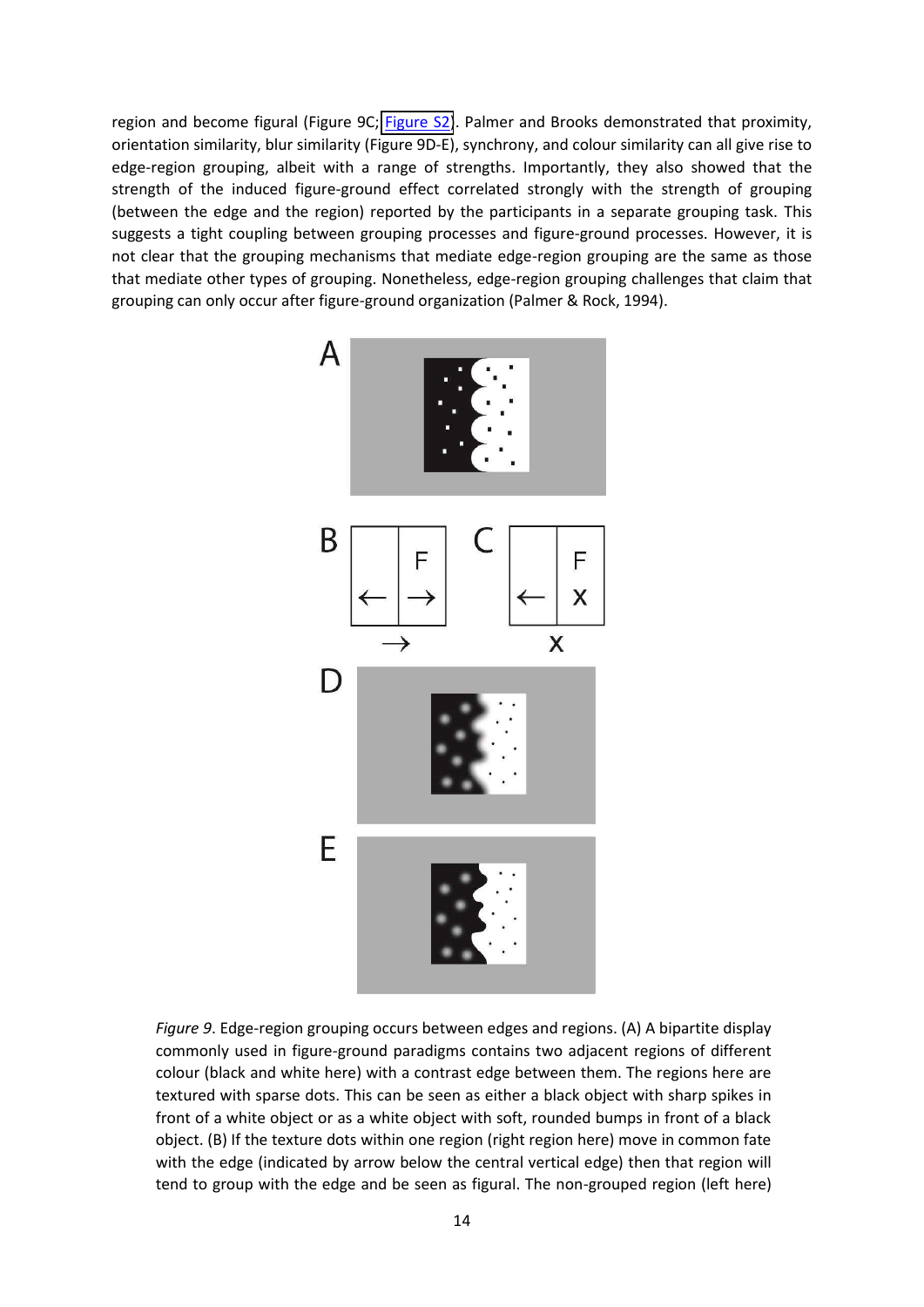will be seen as background. (C) A region does not need to be moving in order to be grouped. It (right region here; lack of movement indicated by "X") can be in static common fate with an edge if its texture and the edge are both static while the other region (right region here) is in motion. The region which shares its motion properties with the edge (right here) becomes figural. (D) Edge-region grouping based on blur similarity between the edge and one of the textured regions can cause figural assignment to the left in this case. (E) When the blur of the edge is reduced to match the blur level of the texture elements in the right region then the edge-region grouping causes assignment to the right.

#### *2.7. Induced grouping*

The elements in Figure 10A have no basis for grouping amongst themselves. However, when these elements are placed near to other elements which have their own grouping relationships by proximity (Figure 10B), colour similarity (Figure 10C) or element connectedness (Figure 10D), these other groups can cause *induced grouping* in the otherwise ungrouped elements (Vickery, 2008). For instance, element connectedness in the lower row of Figure 10D seems to group the elements of the upper row into pairs. This impression can be seen phenomenologically but it is difficult to determine whether it occurs automatically or because the observer is intentionally looking for it (and thus induced by attention). To solve this problem, Vickery (2008) used the RDT (see Common Region section above) to indirectly measure the effects of grouping and avoid demand characteristics. The results demonstrated clearly that grouping can be induced by similarity, proximity, and common fate. Based on demonstrations, other grouping principles also seem to effectively induce grouping in surrounding elements as well. Induced grouping depends critically on the relationship between the inducing elements (lower rows in Figures 10B-D) and the elements in which grouping is being induced (top rows in Figures 10B-D). For instance, it can be disrupted by using common region to put the inducing set into a separate region of space (Figure 10E).



*Figure 10*. Examples of induced grouping. (A) A set of elements with no adjacent elements to induce grouping. (B) Placing elements grouped by proximity below ungrouped elements can induced grouping within the otherwise ungrouped upper row. (C) Induced grouping by colour similarity. (D) Induced grouping by element connectedness. (E) Induced grouping can be disrupted by segmenting the inducers into a separate group as done here by common region grouping.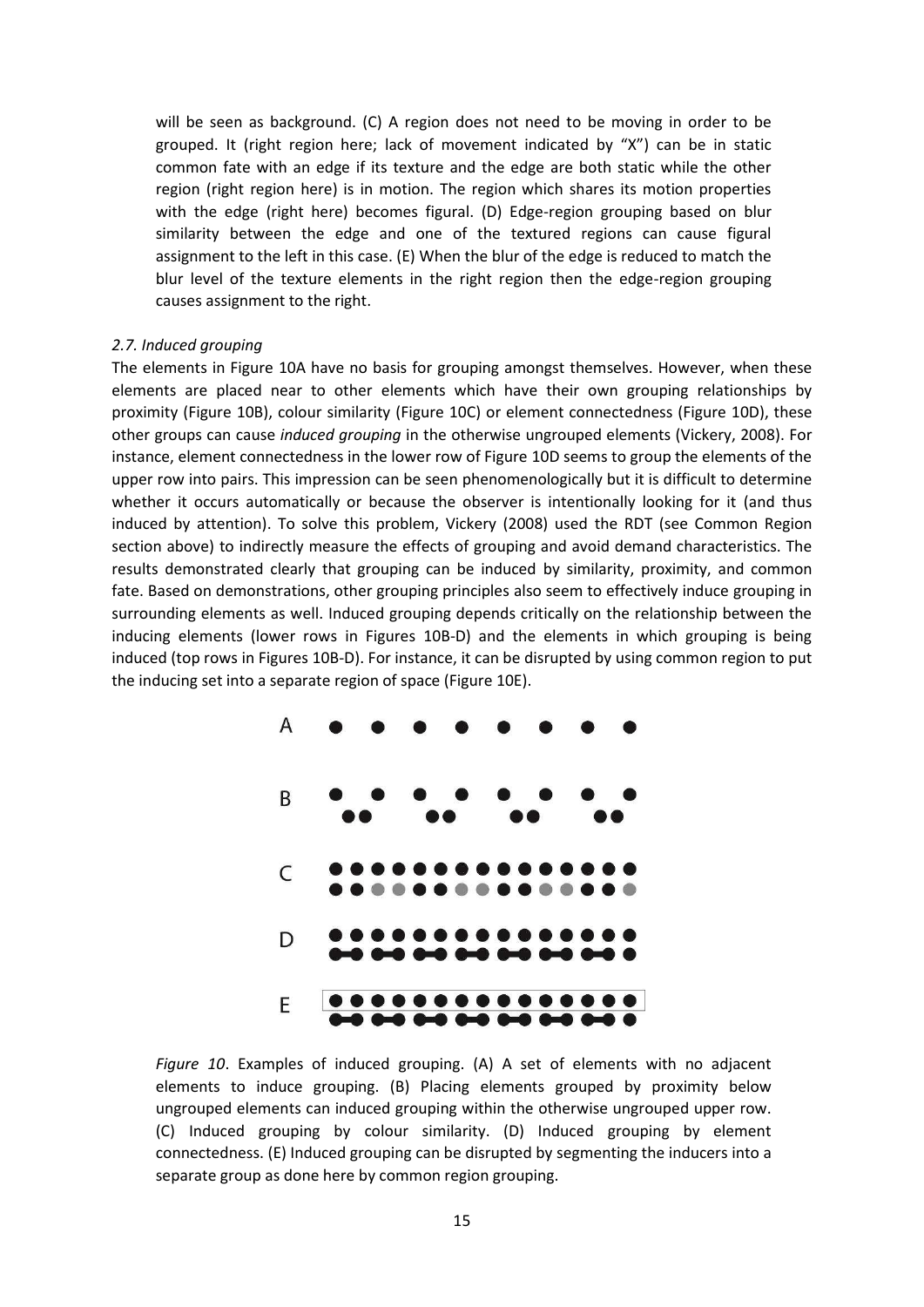#### *2.8. Uniform connectedness*

Grouping principles operate on elements such as lines, dots, regions, and edges. How do these elements come about in the first place? One hypothesis has been that these elements are generated by another, early grouping process which partitions an image to form the substrates for the further grouping processes that have been described above (Koffka, 1935; Palmer & Rock, 1994). The principle of *uniform connectedness (UC)* has been proposed to fill this role. UC decomposes an image into continuous regions of uniform image properties, e.g., texture, colour, motion, and depth (e.g., Figure 11A-F). This process is very similar to some computer vision algorithms that have been developed to segment images based on uniform regions of texture and other properties (e.g., Malik & Perona, 1990; Shi & Malik, 2000). The elements created by uniform connectedness were proposed to be *entry-level units* because they were thought of as the starting point for all subsequent grouping and parsing processes. However, this proposal has been controversial. Peterson (1994) has argued that the serial ordering of perceptual organisation suggested by uniform connectedness is not consistent with modern evidence for how these processes operate. Others have found evidence that other principles such as collinearity and closure are as important as uniform connectedness for the initial stages of perceptual organisation (Kimchi, 2000) and that, under some conditions, proximity may operate faster than uniform connectedness (Han, Humphreys, & Chen, 1999; Han & Humphreys, 2003). Although its place in the hierarchy of grouping principles is debated, the basic effect of uniform connectedness as a grouping principle seems to be clear.



*Figure 11.* Examples of uniform connectedness adapted from Figure 6.2.1, page 269, Palmer (1999). (A) Each black circle defines its own unique uniformly connected (UC) region and the grey background forms another UC region based on colour. (B) Regions of uniform texture also form UC regions. (C) When two circles are joined by a bar of the same colour or (D) texture, then those two dots join together with the connecting bar to form a single UC region. (E) A bar of different colour or (F) texture from the circles leads to the circles remaining separate UC regions and the bar yet another UC region.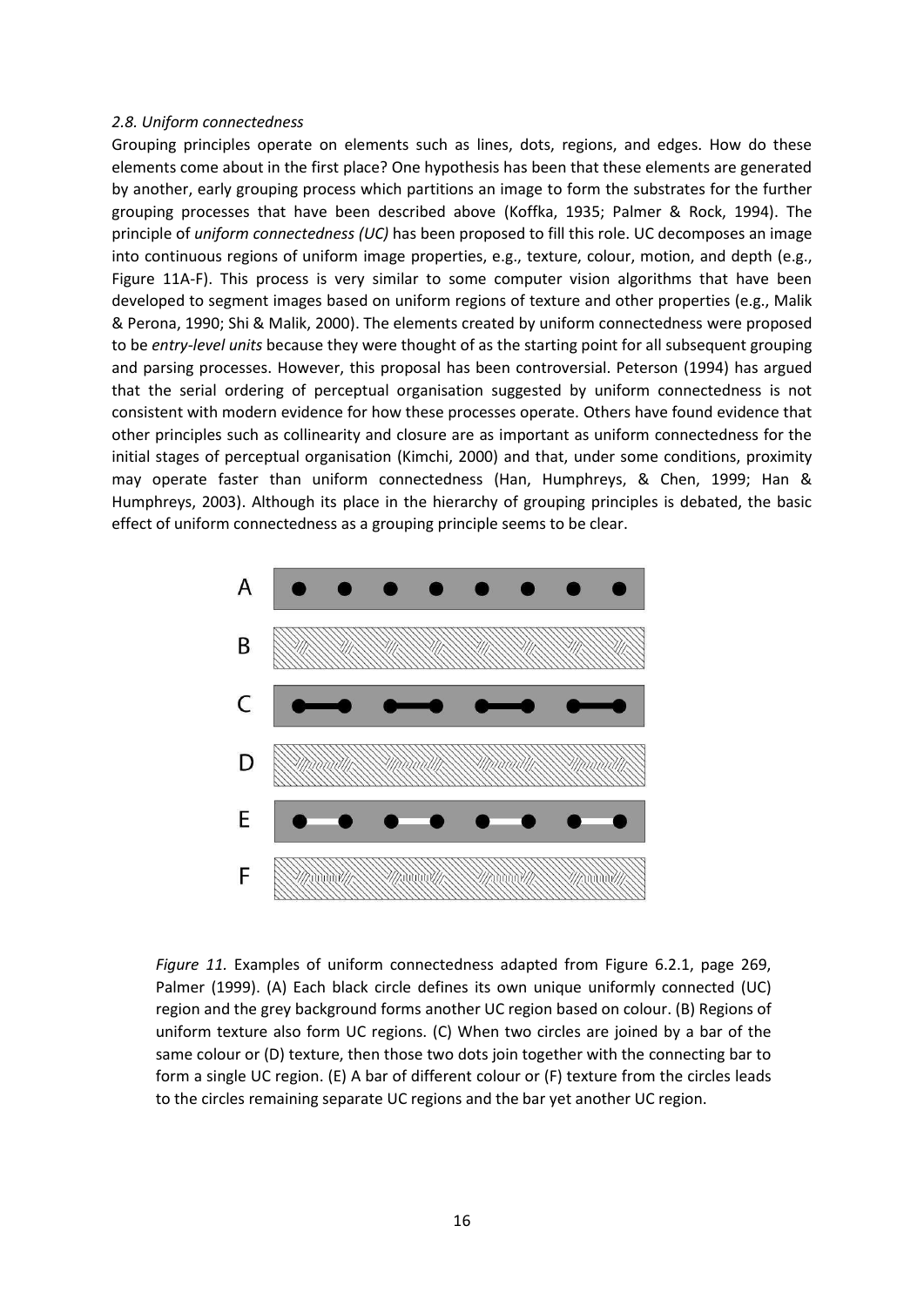#### *2.9. Grouping in dynamic patterns*

Apparent motion arises from displays that are presented in rapid succession with their elements in different spatial locations from one frame to the next (Wertheimer, 1912). With a single element the direction of this perceived motion is usually clear. However, when two elements with similar features are present in the display, the direction of motion can become ambiguous [\(Figure S3\)](http://gestaltrevision.be/pdfs/oxford/movies/Brooks/FigureS3.gif). For instance, if the patterns in Figure 12A and 12B are alternated, one could perceive the dots moving either vertically up and down (Figure 12C) or left and right (Figure 12D). This ambiguity highlights the *correspondence problem*, i.e. how do we know which element in the second frame corresponds to, for instance, the upper left element in the first frame? Notice that this sounds like a grouping problem but operating over time rather than space. Early on, it was clear that varying both the spatial distances between elements and their durations could affect how motion is perceived (e.g., Bruno & Bertamini, this volume; Burt & Sperling, 1981; Herzog & Öğmen, this volume; Hock, this volume; Korte, 1915). For instance, shortening the horizontal distance between the elements in successive frames biases perception toward horizontal motion [\(Figure S4\)](http://gestaltrevision.be/pdfs/oxford/movies/Brooks/FigureS4.gif). However, spatial groupings within each frame may also have an impact. One way to study this systematically has been to use the dot lattice stimuli that have been previously used to study grouping by proximity. Gepshtein and Kubovy (2000) constructed displays with two lattices, *Lattice*<sub>t=1</sub> and *Lattice*<sub>t=2</sub> which alternated over time (Figure 12E). They found that the perceived direction of apparent motion within these displays depended primarily on two ratios. First, the motion ratio,  $r_m = m_1/m_2$ , considers the distances from an element in *Latticet=1* to its two closest neighbours in *Latticet=2*. Similarly to the attraction function for proximity grouping (see section above on proximity grouping), there is a negative linear relationship between the motion ratio and the probability of perceiving motion along *m1*. That is, as *m1* distance increases relative to *m2* the likelihood of seeing motion along *m1* decreases. In the case of motion lattices this pattern has been called an *affinity* function. The second ratio,  $r_b = b/m_2$ , captures the spatial grouping factors because it takes into consideration the relative distance between elements within each single frame. If the distance *b* is large (relative to the motion grouping directions) then spatial grouping by proximity (along the dashed line in Figure 12E) is weak and motion grouping can dominate and cause motion along either direction *m<sup>1</sup>* or *m2*. However, when *b* is relatively small, then spatial grouping by proximity is strong in each frame and it can affect perception of motion. Specifically, it can cause motion along a direction orthogonal to the grouped line of dots (i.e. orthogonal to the dashed line, Figure 12E), a totally different direction than either  $m_1$  or  $m_2$ . By manipulating both spatial and motion/temporal grouping parametrically within these displays, Gepshtein and Kubovy (2000) found clear evidence that these two factors interact rather than operating separately and in sequence as had been previously suggested.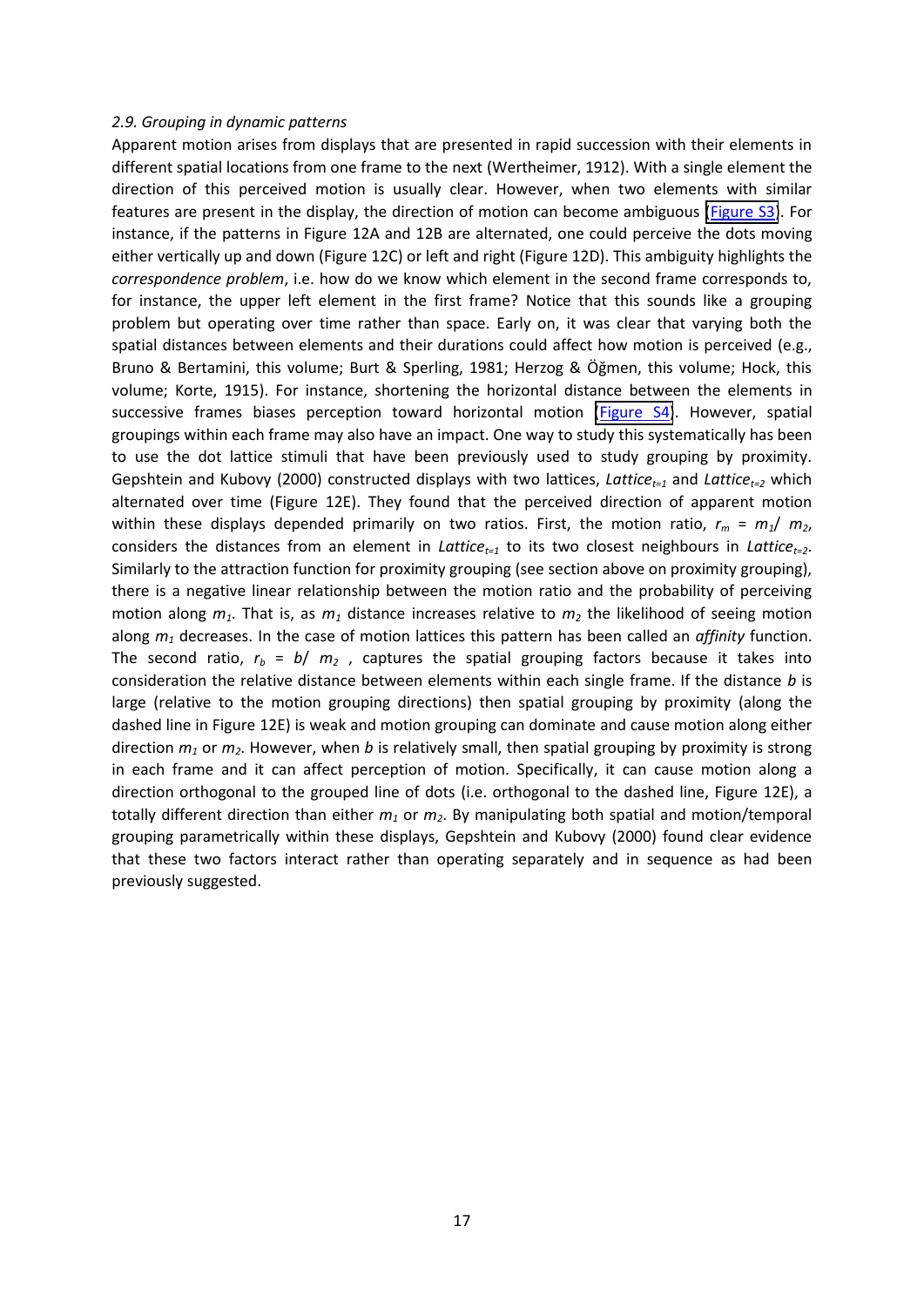

*Figure 12*. Apparent motion can occur when elements change position from one point in time (A) to the next (B). If more than one element is present this can lead to ambiguous motion direction. For instance, the change from pattern (A) to pattern (B) can occur either because of (C) horizontal motion of the elements or because of (D) vertical motion of the elements. (E) Two frames of a motion lattice are shown. *Lattice*<sub> $t=1$ </sub> is shown in black and *Latticet=2* is shown in gray. Spatial grouping along the dashed line (not present in displays) is modulated by the distance *b*. Temporal grouping is modulated by the ratio of distances  $m_1$  and  $m_2$  from an element in *Lattice*<sub>t=1</sub> to its nearest neighbours in *Latticet=2*.

The nature of the interaction between spatial and temporal factors in apparent motion, has been controversial with some results supporting the notion of *space-time coupling* whereas others support *space-time trade-off*. Coupling is present if, in order to maintain the same perception of apparent motion (i.e., perceptual equilibrium), increases in the time difference between two elements must be accompanied by a corresponding increase in the distance between them. In contrast, space-time trade-off occurs when increases in distance between elements (from one frame to the next) must be countered with a decrease in the time between frames in order to maintain the same perception of apparent motion. Although these two types of behaviour seem incompatible, they have recently been unified with a single function to explain them. Coupling occurs at slow motion speeds and trade-off occurs at fast motion speeds (Gepshtein & Kubovy, 2007). This unification provides a coherent account of the spatio-temporal factors that affect grouping (and apparent motion) in discrete dynamic patterns.

#### **3. Top-down /non-image factors**

#### *3.1. Probability*

In the RDT paradigm, participants are faster at detecting two repeated-colour (or another repeated property) targets within an alternating-colour array when the targets appear within the same group than when they appear between two groups as indicated by a grouping principle such as common region (Palmer & Beck, 2007). In the typical version of this task, targets are equally likely to appear within groups and between groups across all of the trials of the experiment. In this case, using grouping by proximity, common region, or another factor is equally likely to help or hinder finding the target. However, in a situation in which targets are between groups on 75% of trials, the perceptual organisation provided by grouping would actively hinder performance in the task. In an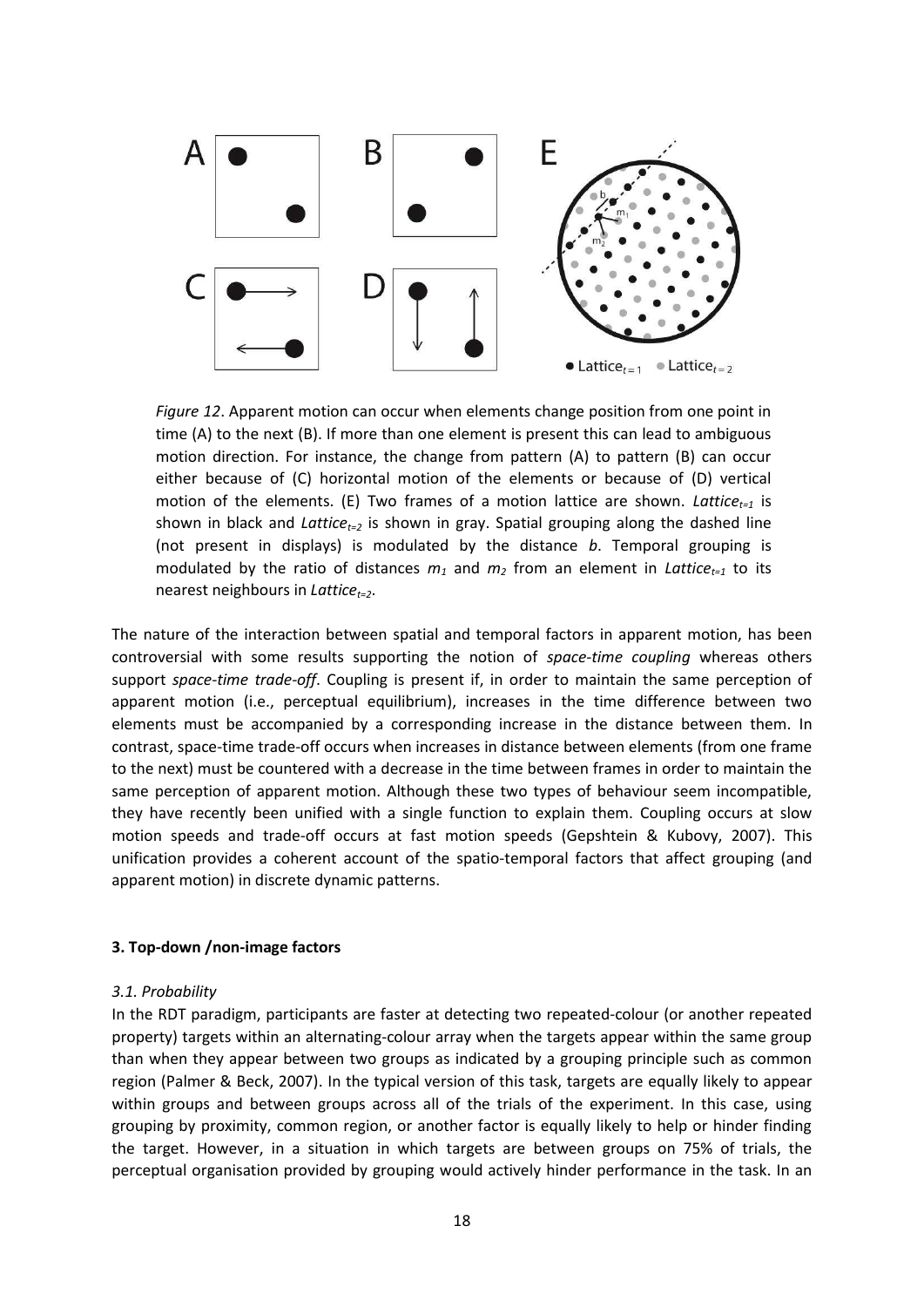experiment which varied the probability of the target appearing within the same group (25%, 50% or 75%), participants were sensitive to this manipulation and could even completely eliminate the disadvantage of between-group targets with the knowledge of what type of target was more likely (Beck & Palmer, 2002). A key question about this effect is what mechanism mediates it. One interpretation is that the participants can use probability as a grouping principle and this can itself compete against other grouping principles and results in a different perceived grouping in the display. Alternatively, it could be that participants intentionally change their response strategy or allocate attention differently according to the probability knowledge. In this case, there may be no actual change in *perceived* grouping but the effects of perceived grouping may be overcome by a compensating strategy. This is a difficult question that is not easy to answer. However, it is clear that, at the very least, probability manipulations can at least overcome and affect the results of grouping on performance. It is also unclear the extent to which participants need to be aware of the probability manipulation in order for it to be effective.

#### *3.2. Learning, associative grouping, and carryover effects*

Grouping principles have generally involved relationships between the image features of elements at the time grouping is occurring. Very little attention has been paid to how learning from previous visual experiences can impact visual grouping. Recently, Vickery and Jiang (Vickery & Jiang, 2009) investigated this issue. They repeatedly presented participants with pairs of unique shapes (Figure 13A and 13B) that were grouped within a common region (see Common Region section above). During this training phase, a given shape always appeared as grouped with the same other shape. To assess the effectiveness of this grouping during the training phase, the authors used the RDT (Palmer & Beck, 2007). Participants had to detect a target pair of adjacent shapes that had the same colour. As expected, participants were faster at this when the target pair occurred within the same group (Figure 13A) than when the two elements of the target pair were in different groups (Figure 13B). This confirmed that the participants were perceiving grouping by common region in the training phase. After 240 trials of training on these shapes, the participants then saw the same pairs of shapes but now without the surrounding contours (Figure 13C). Based on image factors alone, these stimuli should not be subject to any grouping. Instead, the authors found that participants were significantly faster at detecting the target pair when it appeared within one of the previously seen groups (Figure 13C) than when the pair was between two previously learned groups (Figure 13D). This suggests that association between shapes based on their previously observed likelihood to appear together, can cause grouping of those shapes in later encounters. Importantly, the task at hand was not dependent on the shapes and only required participants to attend to the colours of the shapes. The authors termed this effect *associative grouping*. In another study, they found that associative grouping also caused shapes to appear closer together than shapes that had no association history, an effect that mimics previously-observed spatial distortions induced by grouping (Coren & Girgus, 1980). Other results have also suggested that previous experience, both short term and lifelong, can have effects on the outcome of perceptual grouping processes (Kimchi & Hadad, 2002; Zemel, Behrmann, Mozer, & Bavelier, 2002).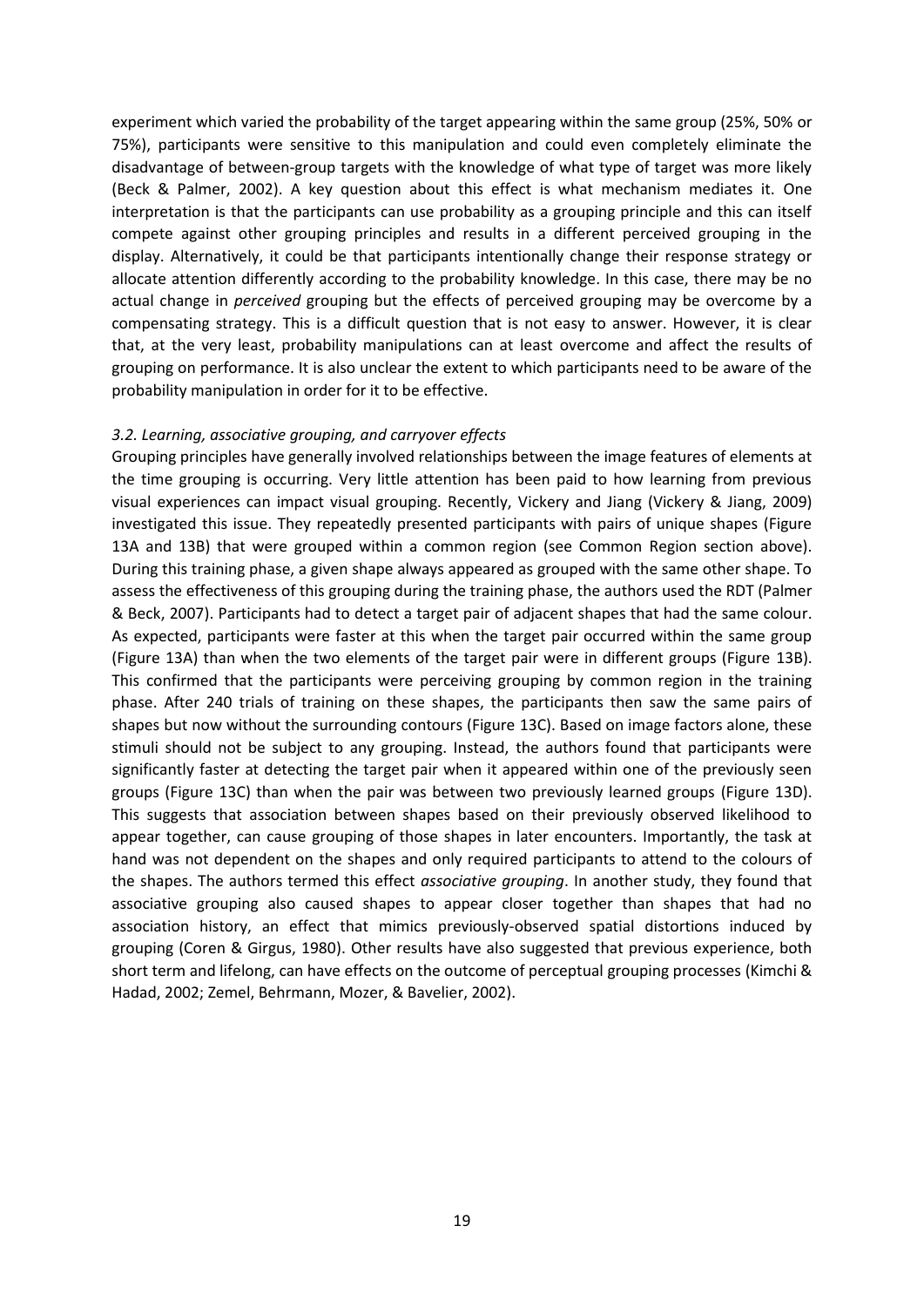

*Figure 13.* Example stimuli from Vickery & Jiang (2009). Participants saw shapes of alternating colours in a row and had to determine the colour of a target pair which was a pair of adjacent shapes with the same colour, i.e. RDT paradigm. Black is the target colour in this example. (A) During the training phase participants saw the shapes grouped into pairs by common region using outline contours. In some cases the target appeared within the common region group. (B) In other cases, the target appeared between two common region groups. (C) After training participants saw the same stimuli paired as they were during training but without the region outlines. The target could appear within the previously-learned group or (D) between learned groupings.

Some effects of previous experience on grouping are much more short-lived and may derive from the immediately preceding stimuli. Hysteresis and adaptation are well-known carryover effects on visual perception. *Hysteresis* is the tendency for a given percept to persist even in contradiction to sensory evidence moving in the opposite direction, i.e., it maintains the status quo. *Adaptation*, on the other hand, reduces sensitivity to the stimulus features at hand and thus reduces their influence on subsequent perceptual decisions. Gepshtein and Kubovy (2005) demonstrated that both of these processes have effects on perceptual grouping and, moreover, the two influences operate independently of one another. They showed participants dot lattices (Kubovy & Wagemans, 1995) with two competing organisations, e.g., along directions *a* or *b* (Figure 2C). As with previous work, they varied the proximity along these two dimensions and found the expected effects of proximity on grouping. In a further analysis, they then split the data into trials on which the participant perceived grouping along a, for instance, and determined the likelihood that the participant would grouping along a in the next stimulus. Participants were significantly more likely than chance to grouping along the same direction as the preceding stimulus. This demonstrates an effect of hysteresis on perceptual grouping. They also found that the probability of perceiving grouping along one dimension, say *a*, in a stimulus decreased with stronger perceptual evidence for it in the preceding stimulus (i.e. greater proximity along *a* in the previous stimulus). This was true regardless of whether you saw grouping along *a* or *b* in the preceding stimulus. The authors interpreted this as evidence for adaptation. Essentially, when an observer sees strong evidence for grouping along one dimension in a stimulus, the visual system adapts to this evidence, making the system less sensitive to that same evidence for grouping when it appears in the next stimulus. Although the recent data described above has clarified the nature of these carryover effects, hysteresis, for instance, was not unknown to Wertheimer and he described it as the factor of *objective set* (1923).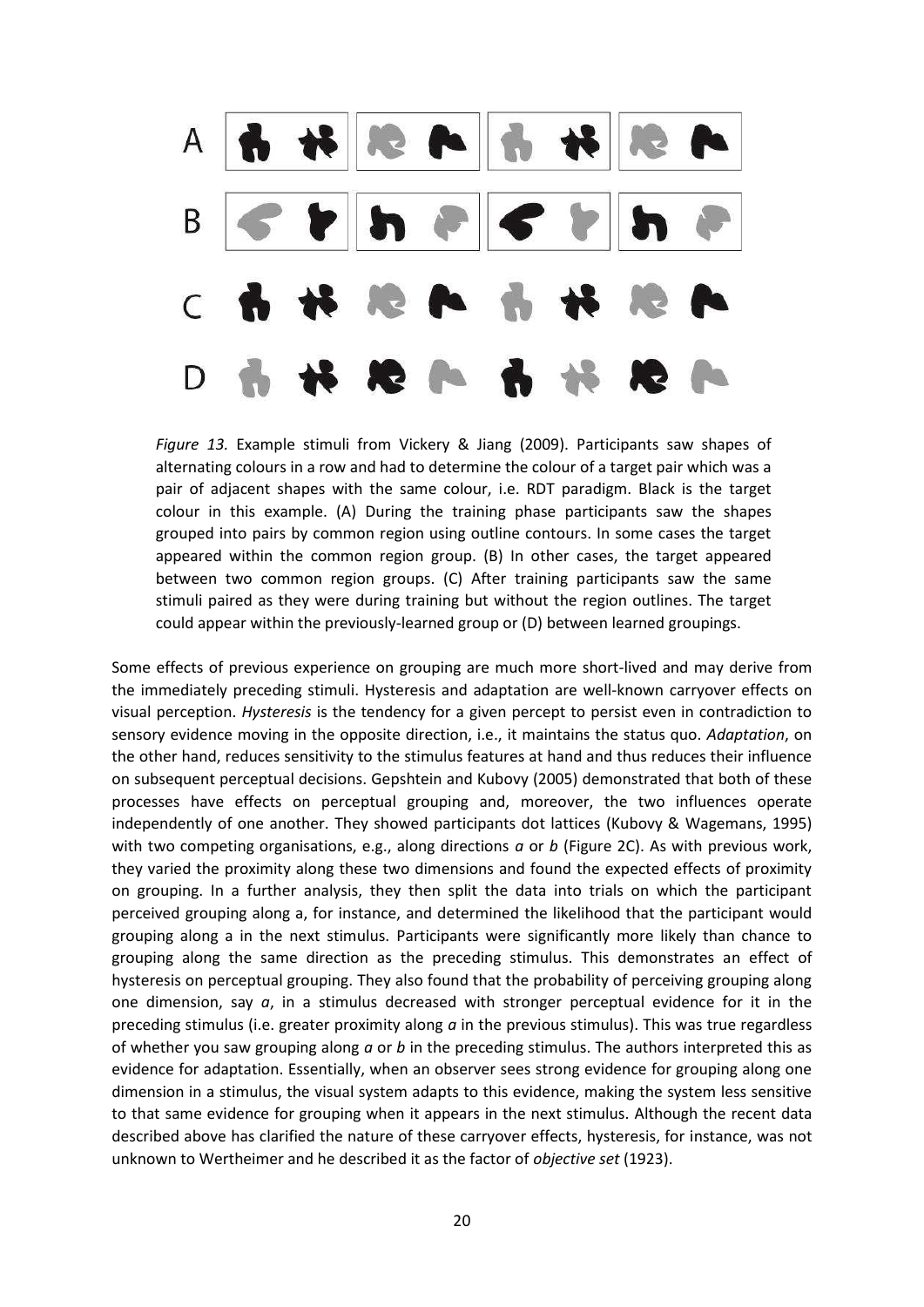#### **4. Theoretical issues about grouping**

In addition to identifying new grouping principles, a significant amount of modern work on perceptual grouping has focused on theoretical issues about grouping. A major issue has been to understand how grouping fits amongst all of the other processes of visual perception. Does it occur very early without any input from later processes (e.g., attention, object recognition) or does it interact with these processes to determine its results. Alternatively, grouping may occur throughout visual processing or there may be several fundamentally different types of grouping which rely on independent mechanisms and have their own time-courses. Alongside the development of new principles, modern vision scientists have also worked to address some of these theoretical issues that place grouping in context and try to reveal the mechanisms that generate their phenomenal consequences and effects on task performance. Below are two examples of these theoretical issues.

#### *4.1. When does grouping happen?*

Information processing approaches to vision have typically tried to determine the sequence of processing operations that occur within the visual system (e.g., Palmer & Rock, 1994). Neurophysiological approaches suggest a hierarchy of visual areas (Felleman & Van Essen, 1991), albeit with significant amounts of bidirectional communication between areas. Where does perceptual grouping occur in these processing structures? Classically, grouping principles were considered to operate relatively early in models of visual processing because they were based on simple image characteristics that can be computed directly from the image. However, "early" is not well-defined. To address this issue, Rock and Brosgole (1964) aimed to determine whether grouping occurred before or after a particular reference point in visual processing, i.e., the construction of three-dimensional scene representation. To do this, they constructed a two-dimensional array of luminous beads (Figure 14A). In one condition, they presented this array to participants in a dark room perpendicular to the line of slight (Figure 14B). Based on proximity, this array tends to be perceived as columns. However, in another condition, the array of beads was tilted in depth (Figure 14C). The tilt caused a foreshortening and thus in two-dimensional (2D) image coordinates the elements became closer together in the horizontal dimension which should make grouping by proximity more ambiguous. Of course, in three-dimensional (3D) image coordinates, the beads remained closer together vertically. If grouping is based on a 3D representation, then the participants should see columns based on the shorter 3D vertical distances between elements. Alternatively, if grouping is based on the 2D representation, then they may be more likely to see rows. When viewing the arrays with both eyes opened (and thus full 3D vision), participants grouped according to the 3D structure of the displays. However, when participants closed one eye and saw only the 2D image information, they were more likely to group the display into rows based on the 2D proximity of elements caused by foreshortening. Similar effects have been shown for similarity grouping suggesting that grouping by lightness (Rock, Nijhawan, Palmer, & Tudor, 1992) occurs on a post-constancy representation of visual information. Other work has shown that grouping can also be affected by the outcome of interpolation processes such as modal (Palmer & Nelson, 2000) and amodal completion (Palmer, Neff, & Beck, 1996). All of these results suggest that grouping occurs on a representation beyond simple image features. Furthermore, grouping also seems to be able to affect the results of figure-ground processing (Brooks & Driver, 2010; Palmer & Brooks, 2008) contradicting previous proposals that grouping can only occur after figure-ground organisation (Palmer & Rock, 1994). Although much of the evidence above suggests that grouping occurs later in visual processing than previously thought, it does not always do so. Grouping by colour similarity is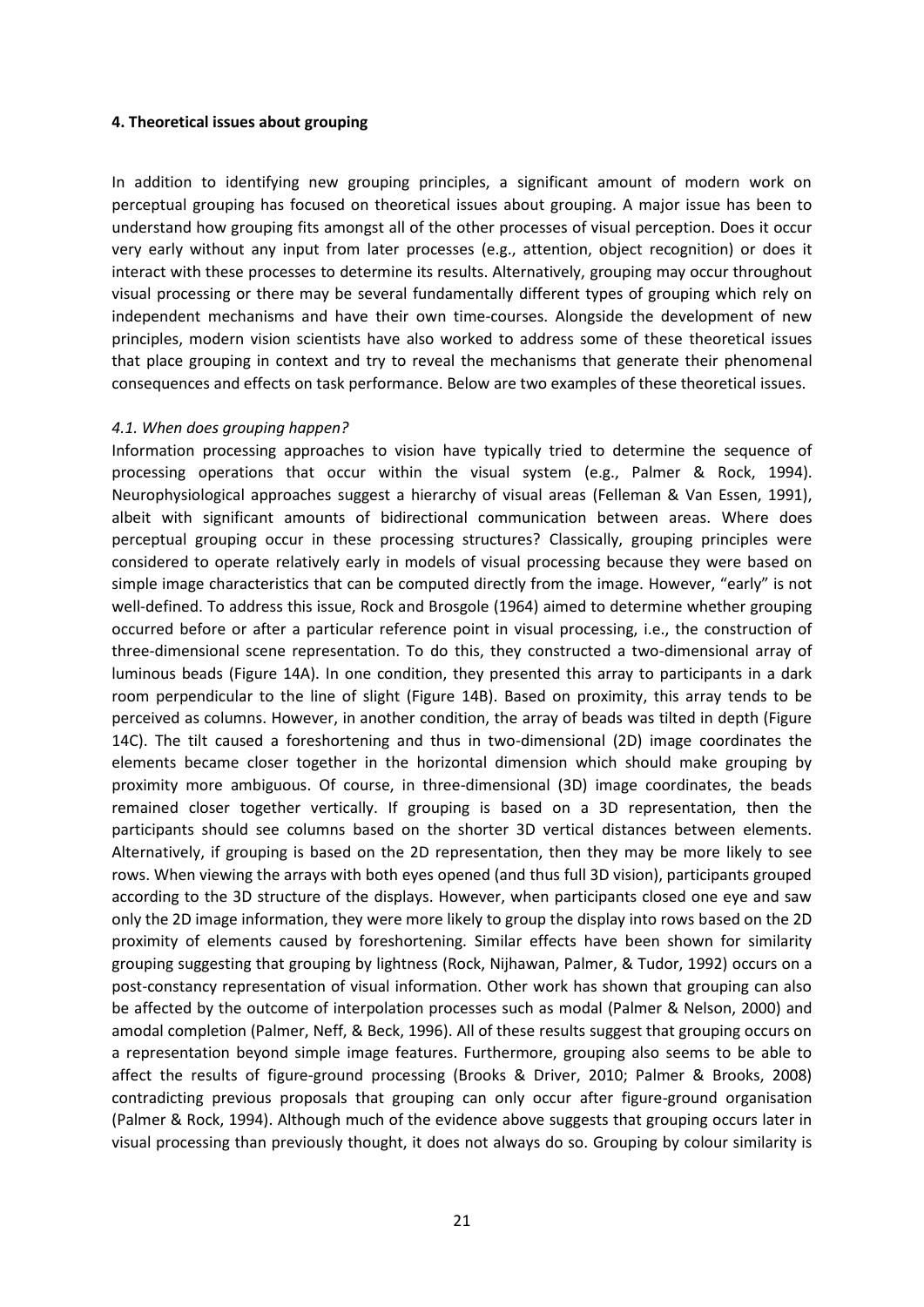based on a post-constancy representation with long duration displays, but when presented for very brief periods these displays are grouped by pre-constancy features (Schulz & Sanocki, 2003).



*Figure 14.* Adapted from Figure 6.1.12, page 264, Palmer (1999). (A) The array of luminous beads used by Rock and Brosgole (1964) aligned in the frontal plane with support structure. The luminous beads appeared in the dark either in the (B) frontal plane or (C) tilted in depth.

Another approach to this question has been to assess whether perceptual grouping occurs preattentively or only within the spotlight of attention? An early study on this issue used an inattention paradigm (Mack, Tang, Tuma, Kahn, & Rock, 1992). As with many other studies of grouping, arrays of shapes that could be seen as arranged either in rows or columns (e.g., see Figure 4) were presented to participants. However, in this case, a large cross was overlaid between the central rows and columns and participants were instructed to focus their attention on it and judge whether the horizontal or the vertical part of the cross was longer. Despite the array of elements being in the centre of the participants' visual field during this task, they were unable to report whether the array was grouped into rows or columns. Presumably, this is because they were not attending to the grouping array while their attention was focused on the task-relevant cross. This was taken as evidence that even if a pattern is at the centre of vision, grouping processes may not operate unless attention is specifically allocated to the pattern (also see Ben-Av, Sagi, & Braun, 1992). However, since then, others, using different paradigms, have uncovered evidence, often indirect, that at least some perceptual grouping may be operating pre-attentively (Kimchi, 2009; Lamy, Segal, & Ruderman, 2006; Moore & Egeth, 1997; Russell & Driver, 2005), although this is not the case for all types of grouping (Kimchi & Razpurker-Apfeld, 2004).

All of these results together have been taken to suggest that grouping may occur at many different levels of processing rather than being a single step that occurs at one point in time (Palmer, Brooks, & Nelson, 2003). Furthermore, different types of grouping may occur at different levels. It is also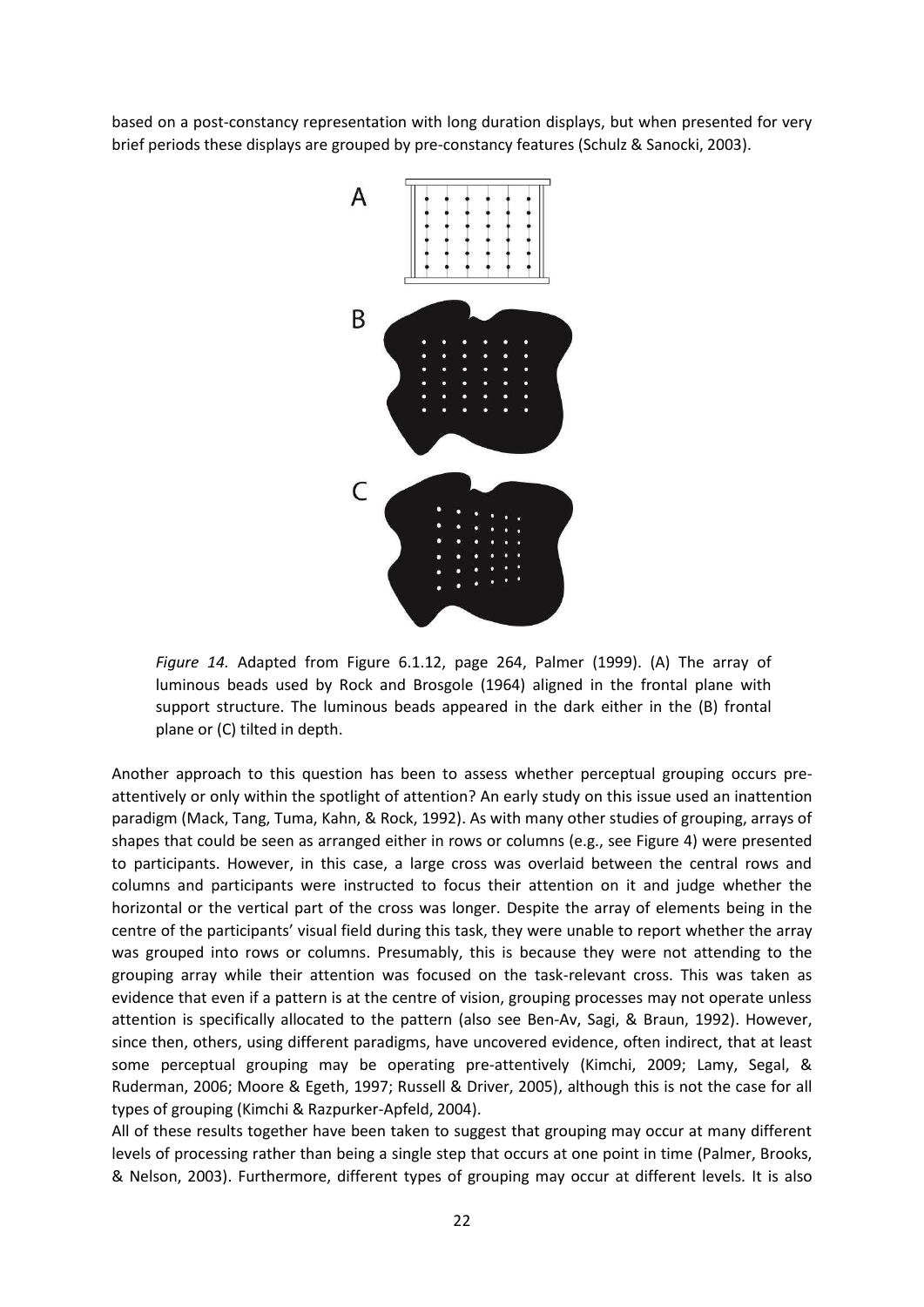possible that at least some grouping is dependent on recurrent processing between different levels, or brain areas, rather than representing single sequential steps (e.g., Lamme & Roelfsema, 2000; Roelfsema, 2006). This is an issue that is just starting to be addressed systematically and may most directly be approached by studying how perceptual grouping is implemented in neural circuits.

#### *4.2. Mechanisms of grouping*

One well-known mechanism that may underlie perceptual grouping is suggested by the *temporal correlation hypothesis* (Singer & Gray, 1995; von der Malsburg, 1981) which holds that synchrony in neural populations serves as a binding code for information in different parts of cortex. Grouping may be mediated by synchronization of activity between neurons representing different elements of a group. Although some neurophysiological recordings in animals (e.g., Castelo-Branco, Goebel, Neuenschwander, & Singer, 2000; Singer & Gray, 1995) and EEG recordings in humans (e.g., Tallon-Baudry & Bertrand, 1999; Vidal, Chaumon, O'Regan, & Tallon-Baudry, 2006) have supported this idea, it remains a controversial hypothesis (e.g., Lamme & Spekreijse, 1998; Roelfsema, Lamme, & Spekreijse, 2004). Much of that evidence applies to limited types of grouping such as collinearity/continuity (e.g., Singer & Gray, 1995) or formation of illusory contours based on these features (e.g., Tallon-Baudry & Bertrand, 1999). It is not clear whether synchrony can serve as a general mechanism to explain a wider array of grouping phenomena, especially those not based on image features. For more discussion of the role of oscillatory activity in perceptual organization see Van Leeuwen's Cortical Dynamics chapter (this volume). Van der Helm's Simplicity chapter (this volume) discusses a link between synchrony and perceptual simplicity.

Even if multiple cues do use synchrony as a coding mechanism, it may be that different cues use different parts of visual cortex or recruit additional mechanisms. However, some fMRI evidence suggests that proximity and similarity grouping cues, for instance, share a common network including temporal, parietal and prefrontal cortices (Seymour, Karnath, & Himmelbach, 2008). In contrast, some ERP evidence has shown differences in the time-course of processing of these two grouping cues (e.g., Han, Ding, & Song, 2002; Han, Song, Ding, Yund, & Woods, 2001) and other cues (e.g., Casco, Campana, Han, & Guzzon, 2009). Other work has focused specifically on interactions between different visual areas with the role of feedback from higher order areas a critical issue (Murray, Schrater, & Kersten, 2004). A significant amount of computational work has also generated specific models of perceptual grouping mechanisms. For instance, some of this work has aimed to explain how grouping effects may emerge from the structure of the laminar circuits of visual cortex (e.g., Grossberg, Mingolla, & Ross, 1997; Ross, Grossberg, & Mingolla, 2000). A full review of findings on neural and computational mechanisms of grouping is beyond the scope of this chapter but it is clear that even with the simplest Gestalt cues there is evidence of divergence in mechanisms and many competing proposals.

#### *4.3. Pr‰gnanz and simplicity*

Wertheimer (1923, 2012) dedicated a relatively large section of his article to discussing and demonstrating that a particular organization of elements may be favoured because it is "better" than other organizations, i.e. a good Gestalt. This idea has been called the law or principle of *Prägnanz* (German word meaning "conciseness") and the notion received substantial attention from Gestalt psychologists other than Wertheimer (Koffka, 1935; Köhler, 1920). For instance, the lines in Figure 15A could be perceived as edges 1 and 2 forming one object and lines 3 and 4 forming another object (as shown in Figure 15B). However, most people do not see this organization. Instead, they perceive two symmetrical objects that are overlapping (shown non-overlapping in Figure 15C). Wertheimer claimed that the organization in Figure 15B produces "senseless" shapes which are not very good Gestalts or whole forms. Those produced by the organization represented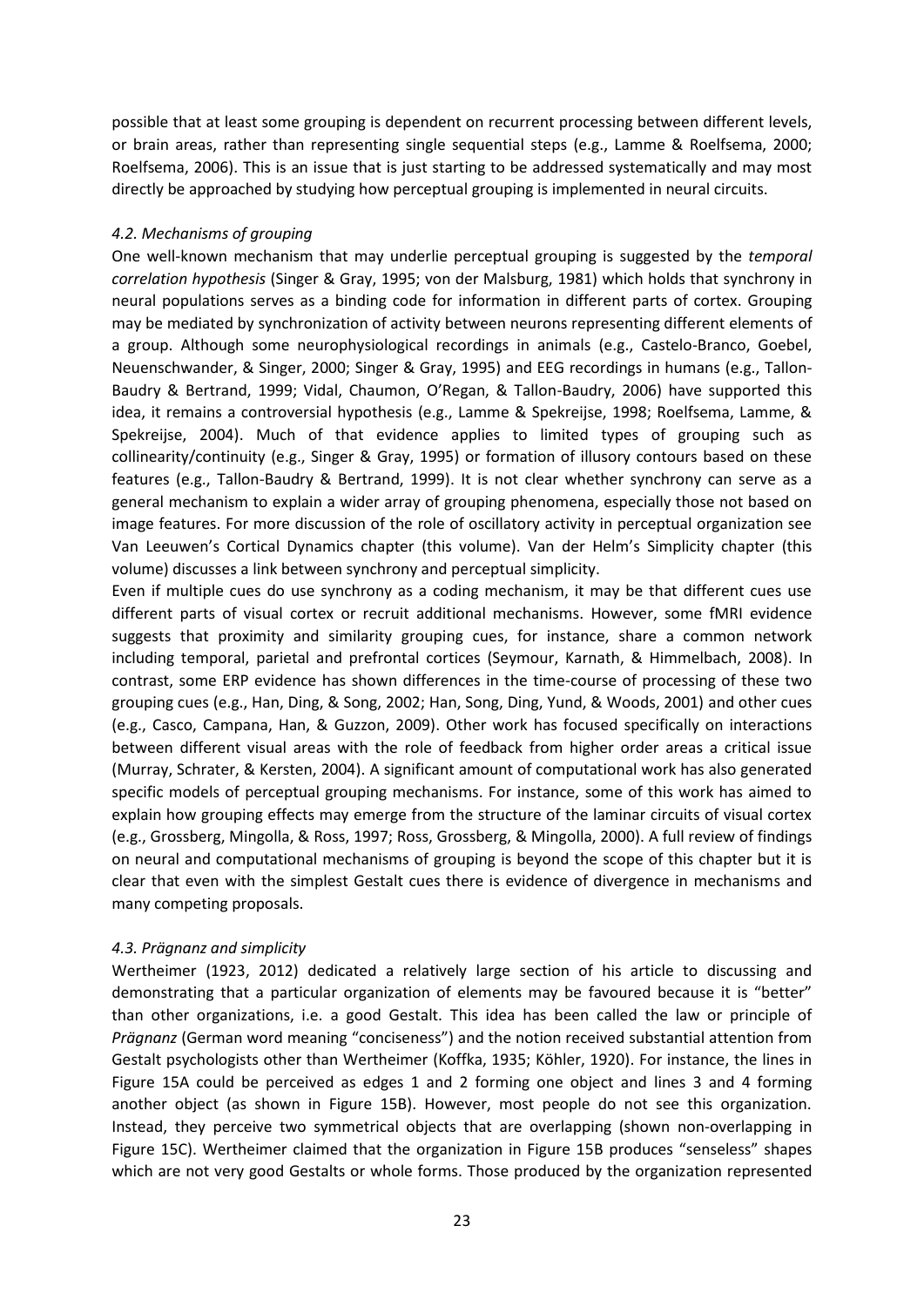in Figure 15C form better wholes. Notice that in this case, this means that we follow what seems to be a factor of good continuation in grouping the edge segments together rather than closure which may have favoured the other organization. Wertheimer seemed to suggest that ultimately all of the factors that he proposed are aimed at determining the best Gestalt possible given the stimulus available. Furthermore, competitions amongst them may be resolved by determining which of them produces the best Gestalt.

Although the idea of Prägnanz was relatively easy to demonstrate, a clear, formal definition was not provided by the Gestaltists. To fill this gap, modern vision scientists have often framed the problem in terms of information theory. In this framework, organizations of the stimulus that require less information to encode them are better than those which require more information (Hochberg & McAlister, 1953). For instance, symmetrical figures (Figure 15C) may require less information to encode than similar non-symmetrical figures (Figure 15B) because one half of each figure is a simple transformation of the other. This could reduce the information needed to encode them by nearly one half if you encode it as two identical halves plus one transformation. There are multiple versions of how stimuli can be encoded, their information measured, and simplicity compared (e.g., Collard & Buffart, 1983; Garner, 1970, 1974; Leeuwenberg, 1969, 1971).Regardless of how it is computed, if visual system uses simplicity as a criterion for determining perceptual structure, it is presumably useful in terms of constructing an evolutionarily useful representation of the physical world. However, there is no guarantee that simple representations are actually veridical. For a more detailed discussion of these important issues see van der Helm's chapter on Simplicity in this volume.



Figure 15. The principle of Prägnanz. (A) The four edge sections 1-4 can be seen as arranged into different structures. Edges 1 and 2 may group to form an object separate from 3 and 4 which form another object as represented in panel (B). Alternatively, edges 1 and 3 may join and 2 and 4 join to form better shapes like those depicted in panel (C).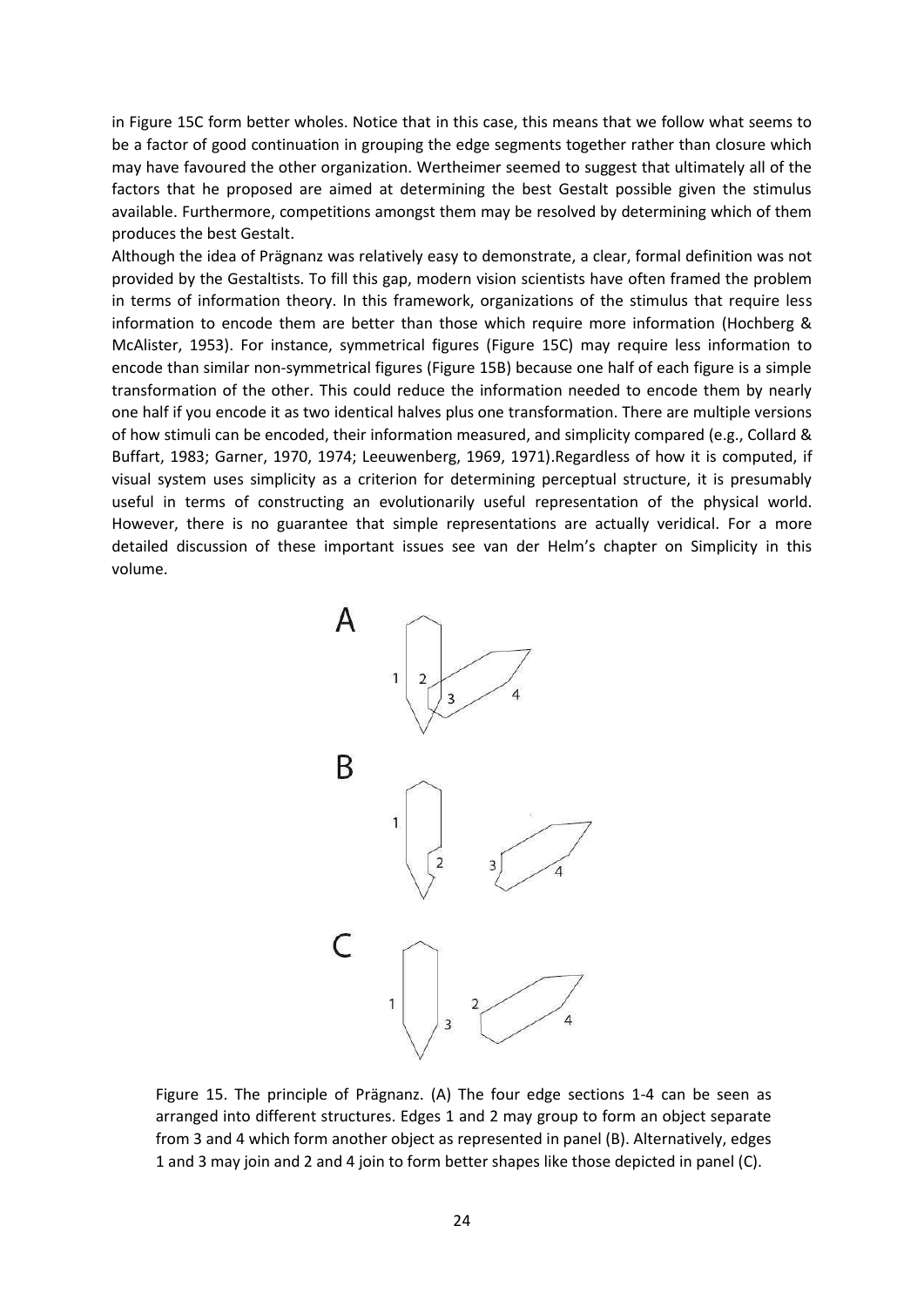#### **5. Summary**

The Gestalt psychologists discovered and popularised an enduring set of grouping principles. Their methods were largely based on demonstrations. To some, this has been seen as a point of weakness. However, the ability to see clear effects through demonstration alone actually shows the strength of the effects that they found, especially in comparison to some modern indirect methods which only show effects, for instance, on the order of tens of milliseconds. Modern vision scientists have elaborated some of these principles by studying them quantitatively and clarifying the conditions under which they operate. However, some of the original principles still are without clear formal definitions (e.g., good continuation) and work needs to be done on this. There has also been significant work on how different principles combine (Claessens & Wagemans, 2008; Elder & Goldberg, 2002), an important issue given that natural images often seem to contain many cues simultaneously. A robust set of new principles have also been articulated. Many of these involve dynamic scene features and others highlight the influence of context, learning, and other aspects of cognition. Although all of these principles can be termed as grouping based on their phenomenological effects, such a diverse set of image-based and non-image factors are likely to involve a wide range of different neural mechanisms. Identifying the mechanistic overlap between different principles is an issue, that when addressed, will shed greater light on how we might further categorize them. It is also unlikely that the principles described above form an exhaustive list. The brain likely picks up on many sources of information in visual scenes to drive perceptual grouping and we have likely only scratched the surface.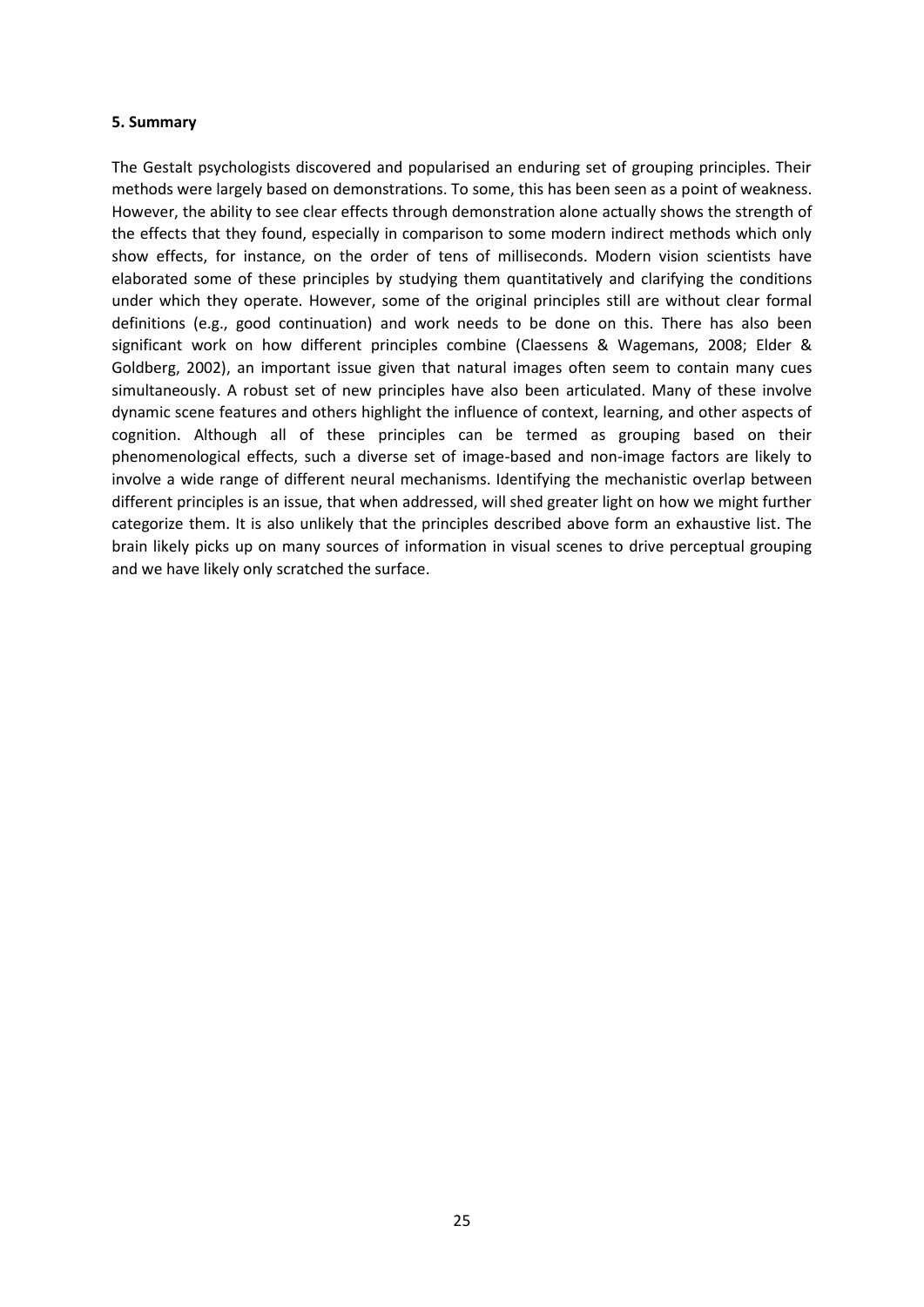#### **6. References**

- Ahlström, U. (1995). Perceptual unit formation in simple motion patterns. *Scandinavian Journal of Psychology*, 36(4), 343-54.
- Alais, D., Blake, R., & Lee, S. H. (1998). Visual features that vary together over time group together over space. *Nature Neuroscience*, 1(2), 160-4. doi:10.1038/414
- Barlow, H. B., & Reeves, B. C. (1979). The versatility and absolute efficiency of detecting mirror symmetry in random dot displays. Vision research, 19(7), 783-93. Retrieved from http://www.ncbi.nlm.nih.gov/pubmed/483597
- Baylis, G. C., & Driver, J. (1994). Parallel computation of symmetry but not repetition within single visual shapes. *Visual Cognition, 1*(4), 377-400. doi:10.1080/13506289408401715
- Beck, D. M., & Palmer, S. E. (2002). Top-down influences on perceptual grouping. *Journal of Experimental Psychology. Human Perception and Performance, 28(5), 1071-84.*
- Ben-Av, M. B., & Sagi, D. (1995). Perceptual grouping by similarity and proximity: experimental results can be predicted by intensity autocorrelations. *Vision Research*, 35(6), 853-66.
- Ben-Av, M. B., Sagi, D., & Braun, J. (1992). Visual attention and perceptual grouping. *Perception & Psychophysics*, 52(3), 277-94.
- Börjesson, E., & Ahlström, U. (1993). Motion structure in five-dot patterns as a determinant of perceptual grouping. *Perception & Psychophysics*, 53(1), 2-12.
- Brooks, J. L., & Driver, J. (2010). Grouping puts figure-ground assignment in context by constraining propagation of edge assignment. Attention, Perception & Psychophysics, 72(4), 1053–69. doi:10.3758/APP.72.4.1053
- Brooks, J. L., & Palmer, S. E. (2010). Cue Competition Affects Temporal Dynamics of Edge-assignment in Human Visual Cortex. *Journal of Cognitive Neuroscience*. doi:10.1162/jocn.2010.21433
- Bruno, N., & Bertamini, M. (n.d.). Perceptual organization and the aperture problem. In J. Wagemans (Ed.), *Oxford Handbook of Perceptual Organization*. Oxford, U.K.: Oxford University Press.
- Burt, P., & Sperling, G. (1981). Time, distance, and feature trade-offs in visual apparent motion. *Psychological Review, 88*(2), 171-95.
- Casco, C., Campana, G., Han, S., & Guzzon, D. (2009). Psychophysical and electrophysiological evidence of independent facilitation by collinearity and similarity in texture grouping and segmentation. *Vision Research*, 49(6), 583-93. doi:10.1016/j.visres.2009.02.004
- Castelo-Branco, M., Goebel, R., Neuenschwander, S., & Singer, W. (2000). Neural synchrony correlates with surface segregation rules. *Nature*, *405*(6787), 685-9. doi:10.1038/35015079
- Claessens, P. M. E., & Wagemans, J. (2008). A Bayesian framework for cue integration in multistable grouping: Proximity, collinearity, and orientation priors in zigzag lattices. *Journal of Vision*, *8*(7), 33.1に23. doi:10.1167/8.7.33
- Collard, R. F. A., & Buffart, H. F. J. M. (1983). Minimization of structural information: A set-theoretical approach. Pattern Recognition, 16(2), 231-242. doi:10.1016/0031-3203(83)90027-4
- Corballis, M. C., & Roldan, C. E. (1974). On the perception of symmetrical and repeated patterns. Perception & Psychophysics, 16(1), 136-142. doi:10.3758/BF03203266
- Coren, S., & Girgus, J. S. (1980). Principles of perceptual organization and spatial distortion: the gestalt illusions. *Journal of Experimental Psychology. Human Perception and Performance*, *6*(3),  $404 - 12$ .
- Elder, J. H., & Goldberg, R. M. (2002). Ecological statistics of Gestalt laws for the perceptual organization of contours. *Journal of Vision*, 2(4), 324-53. doi:10:1167/2.4.5
- Fantoni, C., & Gerbino, W. (2003). Contour interpolation by vector-field combination. *Journal of Vision, 3(4), 281-303. doi:10:1167/3.4.4*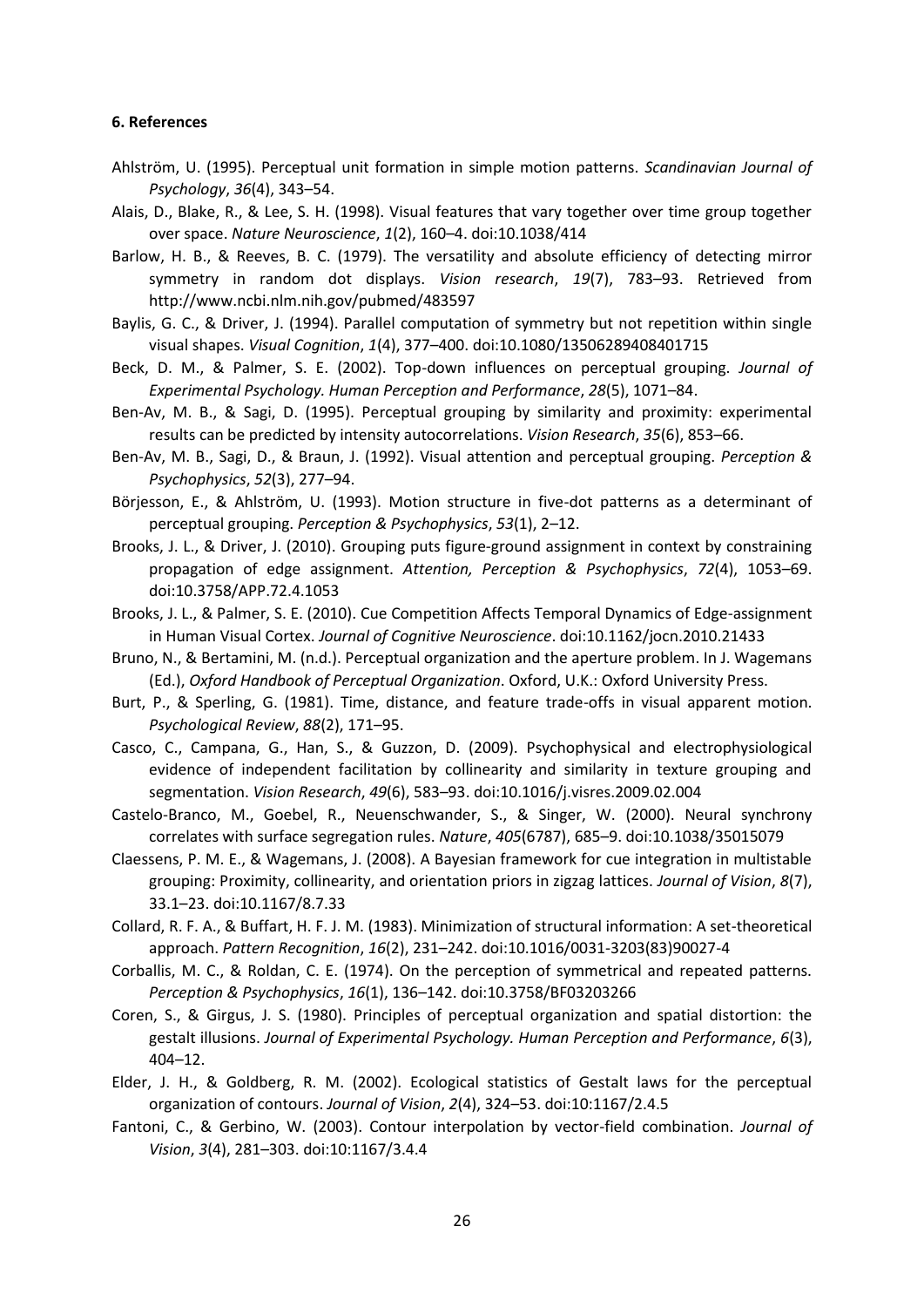- Farid, H. (2002). Temporal synchrony in perceptual grouping: a critique. *Trends in Cognitive Sciences*,  $6(7)$ , 284-288.
- Farid, H., & Adelson, E. H. (2001). Synchrony does not promote grouping in temporally structured displays. *Nature Neuroscience*, 4(9), 875-6. doi:10.1038/nn0901-875
- Feldman, J. (2001). Bayesian contour integration. *Perception & Psychophysics*, 63(7), 1171-82.
- Felleman, D. J., & Van Essen, D. C. (1991). Distributed hierarchical processing in the primate cerebral cortex. *Cerebral Cortex*, 1(1), 1-47.
- Field, D. J., Hayes, A., & Hess, R. F. (1993). Contour integration by the human visual system: evidence for a local "association field". *Vision Research*, 33(2), 173-93.
- Fisher, C. B., & Bornstein, M. H. (1982). Identification of symmetry: effects of stimulus orientation and head position. *Perception & psychophysics*, 32(5), 443–8. Retrieved from http://www.ncbi.nlm.nih.gov/pubmed/7162945
- Garner, W. R. (1970). Good patterns have few alternatives. American Scientist, 58(1), 34-42.
- Garner, W. R. (1974). *The processing of information and structure*. New York: L. Erlbaum Associates.
- Geisler, W. S., Perry, J. S., Super, B. J., & Gallogly, D. P. (2001). Edge co-occurrence in natural images predicts contour grouping performance. *Vision Research*, 41(6), 711–24.
- Gepshtein, S., & Kubovy, M. (2000). The emergence of visual objects in space-time. *Proceedings of the National Academy of Sciences of the United States of America, 97(14), 8186-91.*
- Gepshtein, S., & Kubovy, M. (2005). Stability and change in perception: spatial organization in temporal context. *Experimental Brain Research*, 160(4), 487-95. doi:10.1007/s00221-004-2038-3
- Gepshtein, S., & Kubovy, M. (2007). The lawful perception of apparent motion. *Journal of Vision*, *7*(8), 9. doi:10.1167/7.8.9
- Gillebert, C. R., & Humphreys, G. W. (n.d.). Mutual interplay between perceptual organization and attention: a neuropsychological perspective. In J. Wagemans (Ed.), *Oxford Handbook of Perceptual Organization*. Oxford, U.K.: Oxford University Press.
- Goodale, M. A., Milner, A. D., Jakobson, L. S., & Carey, D. P. (1991). A neurological dissociation between perceiving objects and grasping them. *Nature*, 349(6305), 154–6. doi:10.1038/349154a0
- Grossberg, S., Mingolla, E., & Ross, W. D. (1997). Visual brain and visual perception: how does the cortex do perceptual grouping? *Trends in Neurosciences, 20*(3), 106-11.
- Guttman, S. E., Gilroy, L. A., & Blake, R. (2007). Spatial grouping in human vision: temporal structure trumps temporal synchrony. *Vision Research, 47*(2), 219-30. doi:10.1016/j.visres.2006.09.012
- Han, S., Ding, Y., & Song, Y. (2002). Neural mechanisms of perceptual grouping in humans as revealed by high density event related potentials. *Neuroscience Letters*, 319(1), 29-32.
- Han, S., & Humphreys, G. W. (2003). Relationship between uniform connectedness and proximity in perceptual grouping. *Science in China. Series C, Life Sciences*, 46(2), 113–26. doi:10.1360/03yc9013
- Han, S., Humphreys, G. W., & Chen, L. (1999). Uniform connectedness and classical Gestalt principles of perceptual grouping. *Perception & Psychophysics*, 61(4), 661-74.
- Han, S., Song, Y., Ding, Y., Yund, E. W., & Woods, D. L. (2001). Neural substrates for visual perceptual grouping in humans. *Psychophysiology*, 38(6), 926-935.
- Herzog, M. H., & Öğmen, H. (n.d.). Apparent motion and reference frames. In J. Wagemans (Ed.), *Oxford Handbook of Perceptual Organizationi*. Oxford, U.K.: Oxford University Press.
- Hess, R. F., May, K. A., & Dumoulin, S. O. (n.d.). Contour integration: Psychophysical, neurophysiological and computational perspectives. In J. Wagemans (Ed.), *Oxford Handbook of Perceptual Organization*. Oxford, U.K.: Oxford University Press.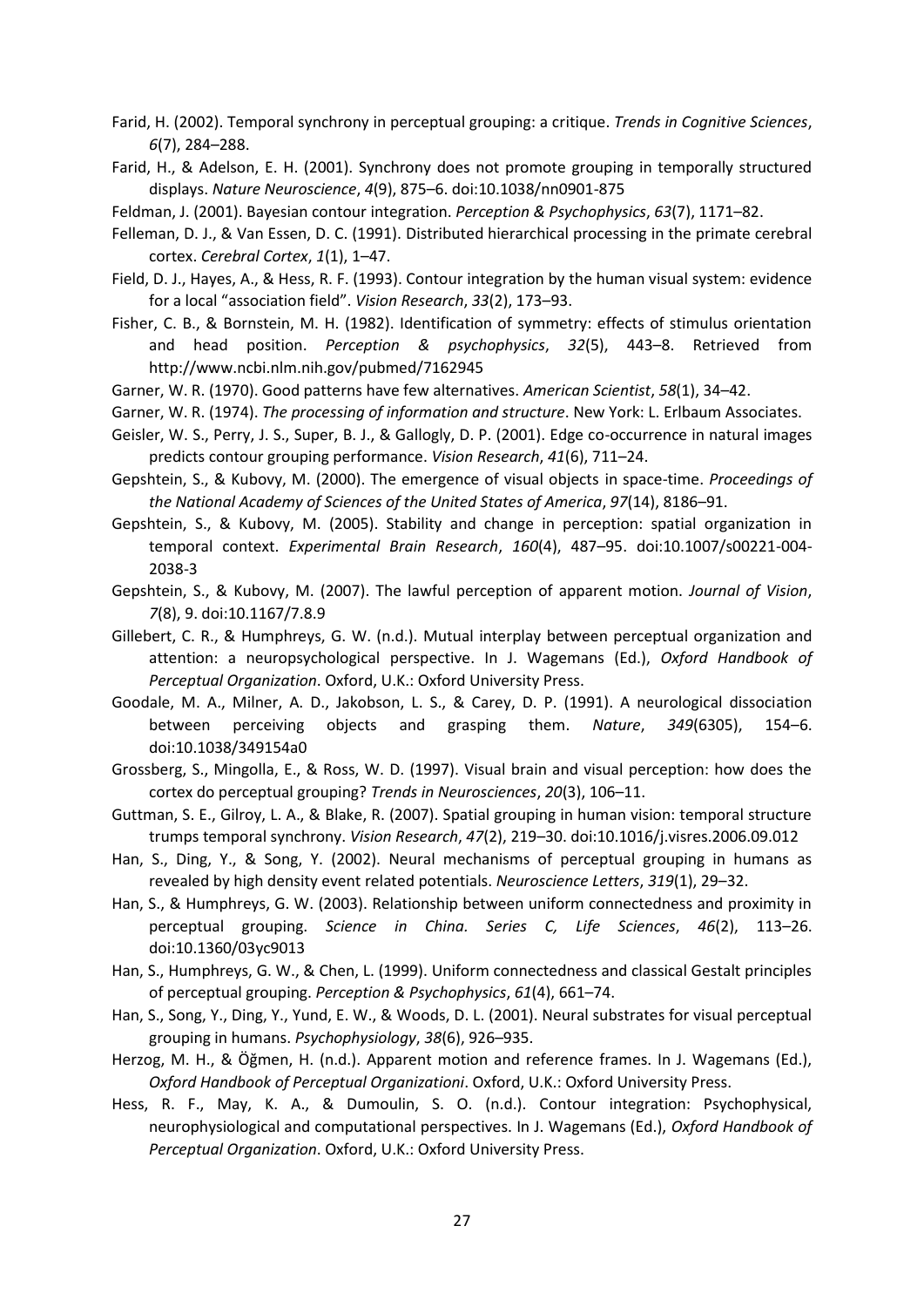- Hochberg, J., & McAlister, E. (1953). A quantitative approach to figural "goodness". Journal of *Experimental Psychology*, *46*(5), 361.
- Hochberg, J., & Silverstein, A. (1956). A quantitative index of stimulus-similarity proximity vs. differences in brightness. *The American Journal of Psychology*, 69(3), 456-458.
- Hock, H. S. (n.d.). Dynamic grouping motion: A method for determining perceptual organization for objects with connected surfaces. In J. Wagemans (Ed.), *Oxford Handbook of Perceptual Organization*. Oxford, U.K.: Oxford University Press.
- Humphreys, G. W., & Riddoch, M. J. (1993). Interactions between object and space systems revealed through neuropsychology. In D. E. Meyer & S. Kornblum (Eds.), *Attention and Performance (Volume 24)* (pp. 183-218). Cambridge, MA: MIT Press.
- Kahn, J. I., & Foster, D. H. (1986). Horizontal-vertical structure in the visual comparison of rigidly transformed patterns. *Journal of Experimental Psychology. Human Perception and Performance*, 12(4), 422-33.
- Kellman, P. J., Garrigan, P. B., Kalar, D., & Shipley, T. F. (2010). Good continuation and relatability: Related but distinct principles. *Journal of Vision*, 3(9), 120-120. doi:10.1167/3.9.120
- Kellman, P. J., & Shipley, T. F. (1991). A theory of visual interpolation in object perception. *Cognitive Psychology, 23(2), 141-221.*
- Kimchi, R. (2000). The perceptual organization of visual objects: a microgenetic analysis. *Vision Research, 40*(10-12), 1333-47.
- Kimchi, R. (2009). Perceptual organization and visual attention. *Progress in Brain Research*, 176, 15– 33. doi:10.1016/S0079-6123(09)17602-1
- Kimchi, R., & Hadad, B.-S. (2002). Influence of past experience on perceptual grouping. *Psychological Science*, 13(1), 41-7.
- Kimchi, R., & Razpurker-Apfeld, I. (2004). Perceptual grouping and attention: not all groupings are equal. Psychonomic Bulletin & Review, 11(4), 687-96.
- Koffka, K. (1935). *Principles of Gestalt Psychology*. New York: Harcourt, Brace.
- Köhler, W. (1920). *Die physischen Gestalten in Ruhe und im stationären Zustand [Static and stationary physical shapes]*. Braunschweig, Germany: Vieweg.
- Korte, A. (1915). Kinematoskopische Untersuchungen [Kinematoscopic investigations]. Zeitschrift für *Psychologie*, *72*, 194に296.
- Kubovy, M., Holcombe, A. O., & Wagemans, J. (1998). On the lawfulness of grouping by proximity. *Cognitive Psychology*, *35*(1), 71に98. doi:10.1006/cogp.1997.0673
- Kubovy, M., & Wagemans, J. (1995). Grouping by proximity and multistability in dot lattices: A quantitative Gestalt theory. Psychological Science, 6, 225-234.
- Lamme, V. A. F., & Roelfsema, P. R. (2000). The distinct modes of vision offered by feedforward and recurrent processing. *Trends in Neurosciences*, 23(11), 571-9.
- Lamme, V. A. F., & Spekreijse, H. (1998). Neuronal synchrony does not represent texture segregation. *Nature*, 396(6709), 362-6. doi:10.1038/24608
- Lamy, D., Segal, H., & Ruderman, L. (2006). Grouping does not require attention. *Perception & Psychophysics*,  $68(1)$ , 17-31.
- Lee, S. H., & Blake, R. (1999). Visual form created solely from temporal structure. *Science*, *284*(5417), 1165-8.
- Leeuwenberg, E. L. (1969). Quantitative specification of information in sequential patterns. *Psychological Review, 76(2), 216-20.*
- Leeuwenberg, E. L. (1971). A perceptual coding language for visual and auditory patterns. *The American Journal of Psychology, 84(3), 307-49.*
- Leonards, U., Singer, W., & Fahle, M. (1996). The influence of temporal phase differences on texture segmentation. Vision Research, 36(17), 2689-97.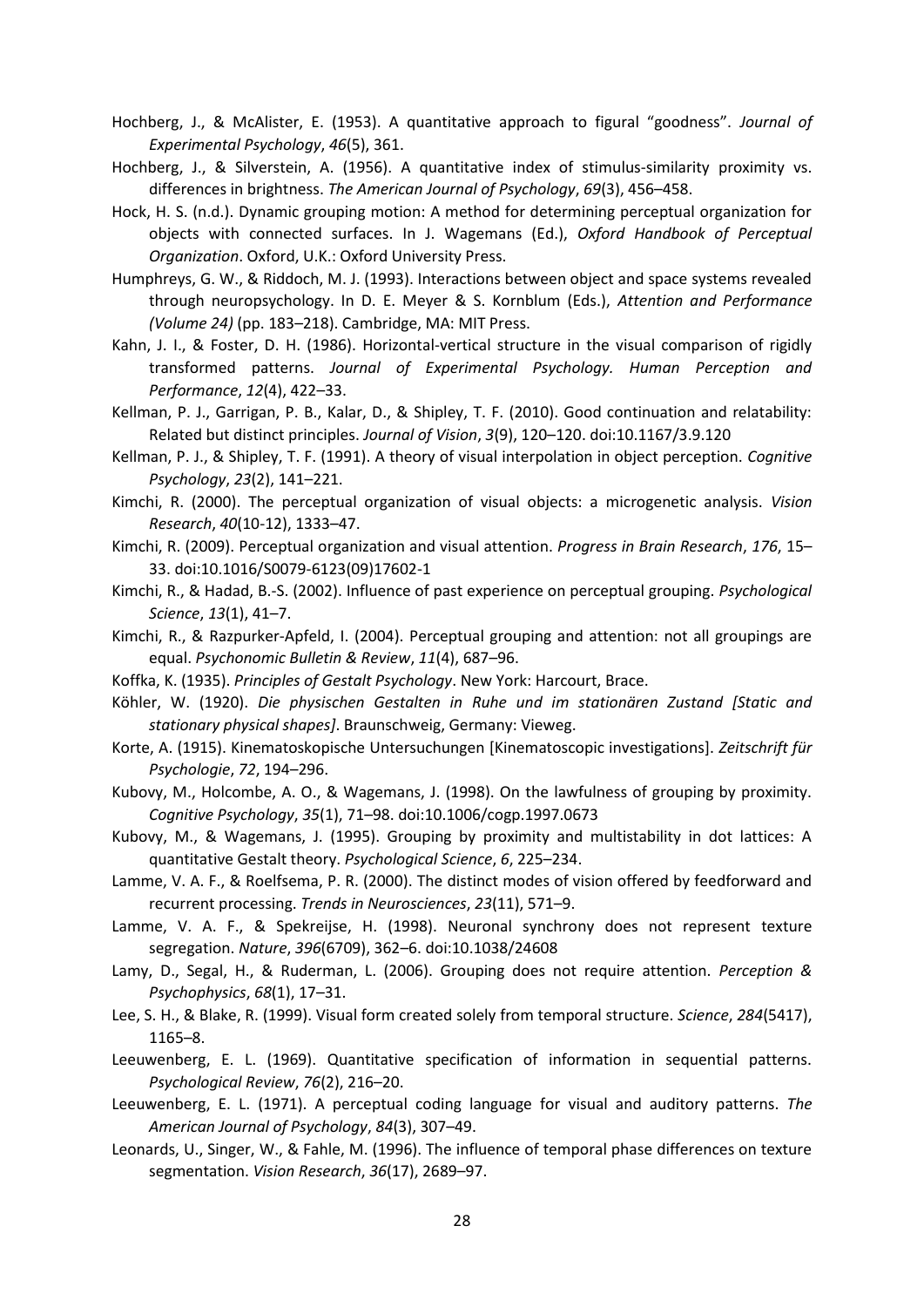- Levinthal, B. R., & Franconeri, S. L. (2011). Common-fate grouping as feature selection. *Psychological*  Science, 22(9), 1132-7. doi:10.1177/0956797611418346
- Luce, R. D. (2002). A psychophysical theory of intensity proportions, joint presentations, and matches. Psychological Review, 109(3), 520-32.
- Machilsen, B., Pauwels, M., & Wagemans, J. (2009). The role of vertical mirror symmetry in visual shape detection. *Journal of Vision*,  $9(12)$ , 11.1-11. doi:10.1167/9.12.11
- Mack, A., Tang, B., Tuma, R., Kahn, S., & Rock, I. (1992). Perceptual organization and attention. *Cognitive Psychology, 24(4), 475-501.*
- Malik, J., & Perona, P. (1990). Preattentive texture discrimination with early vision mechanisms. *Journal of the Optical Society of America. A, Optics and Image Science, 7(5), 923-32.*
- Mathes, B., & Fahle, M. (2007). Closure facilitates contour integration. *Vision research*, 47(6), 818– 27. doi:10.1016/j.visres.2006.11.014
- Moore, C. M., & Egeth, H. (1997). Perception without attention: evidence of grouping under conditions of inattention. *Journal of Experimental Psychology. Human Perception and Performance*, 23(2), 339-52.
- Murray, S. O., Schrater, P., & Kersten, D. (2004). Perceptual grouping and the interactions between visual cortical areas. *Neural Networks*, 17(5-6), 695-705. doi:10.1016/j.neunet.2004.03.010
- Norcia, A. M., Candy, T. R., Pettet, M. W., Vildavski, V. Y., & Tyler, C. W. (2002). Temporal dynamics of the human response to symmetry. *Journal of Vision*, 2(2), 132-9. doi:10:1167/2.2.1
- Oyama, T. (1961). Perceptual grouping as a function of proximity. *Perceptual and Motor Skills*, *13*, 305-306.
- Oyama, T., Simizu, M., & Tozawa, J. (1999). Effects of similarity on apparent motion and perceptual grouping. *Perception*, 28(6), 739-48.
- Palmer, S. E. (1992). Common region: a new principle of perceptual grouping. *Cognitive Psychology*, 24(3), 436-47.
- Palmer, S. E. (1999). *Vision Science: Photons to Phenomenology* (p. 283). Cambridge, MA: MIT Press.
- Palmer, S. E., & Beck, D. M. (2007). The repetition discrimination task: an objective method for studying perceptual grouping. *Perception & Psychophysics*, 69(1), 68-78.
- Palmer, S. E., & Brooks, J. L. (2008). Edge-region grouping in figure-ground organization and depth perception. *Journal of Experimental Psychology: Human Perception and Performance*, *34*(6), 1353に71. doi:10.1037/a0012729
- Palmer, S. E., Brooks, J. L., & Nelson, R. (2003). When does grouping happen? *Acta Psychologica*, *114*(3), 311–30.
- Palmer, S. E., & Hemenway, K. (1978). Orientation and symmetry: effects of multiple, rotational, and near symmetries. *Journal of Experimental Psychology. Human Perception and Performance*, *4*(4), 691–702.
- Palmer, S. E., Neff, J., & Beck, D. (1996). Late influences on perceptual grouping: Amodal completion. *Psychonomic Bulletin & Review, 3, 75-80.*
- Palmer, S. E., & Nelson, R. (2000). Late influences on perceptual grouping: illusory figures. *Perception & Psychophysics*,  $62(7)$ , 1321-31.
- Palmer, S. E., & Rock, I. (1994). Rethinking perceptual organization: The role of uniform connectedness. *Psychonomic Bulletin & Review*, 1, 29-55.
- Peterson, M. A. (1994). The proper placement of uniform connectedness. *Psychonomic Bulletin & Review1*, *1*(4), 509に514.
- Peterson, M. A., & Enns, J. T. (2005). The edge complex: implicit memory for figure assignment in shape perception. *Perception & Psychophysics*, 67(4), 727-40.
- Pizlo, Z., Salach-Golyska, M., & Rosenfeld, A. (1997). Curve detection in a noisy image. *Vision Research*, 37(9), 1217-41.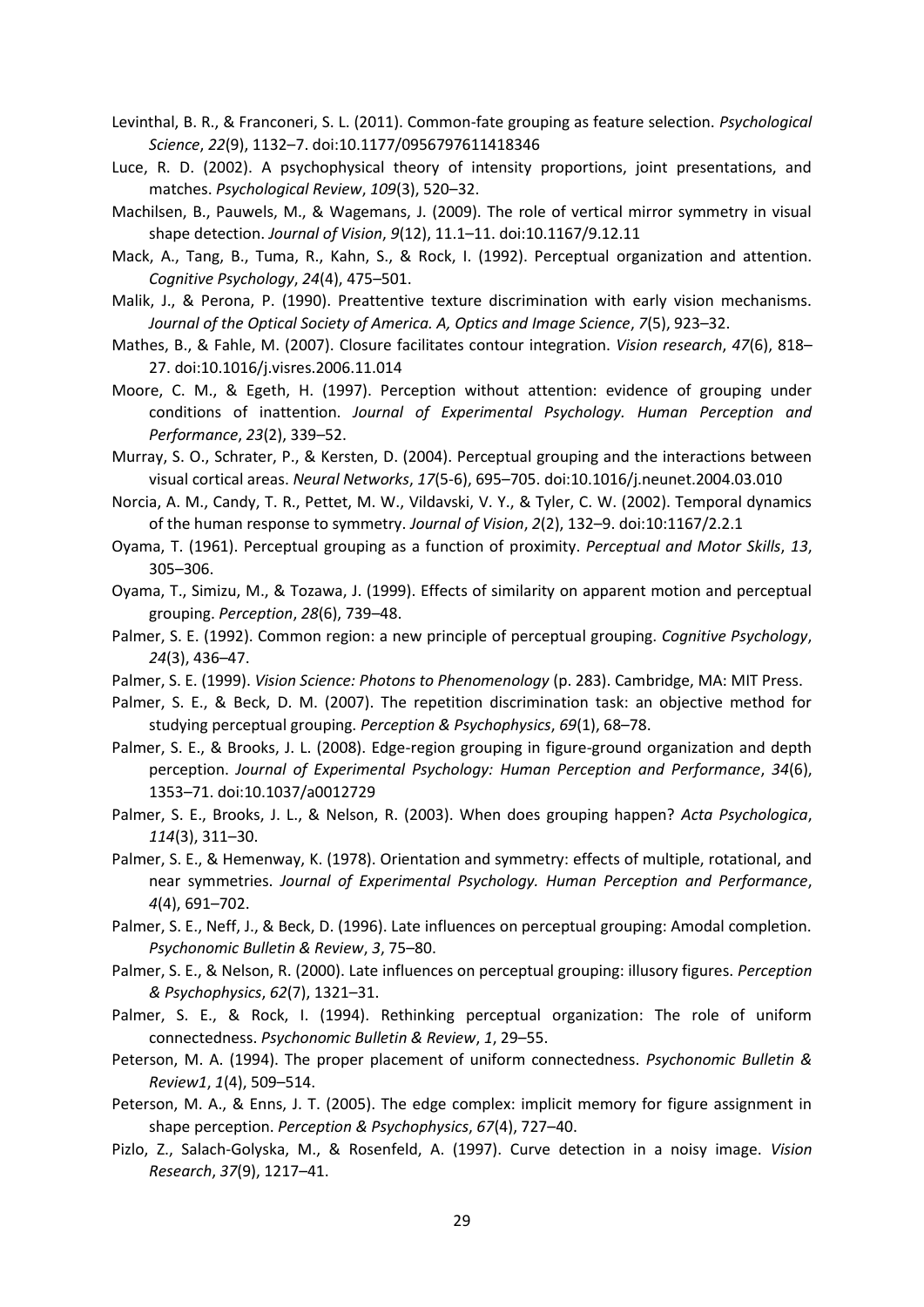- Quinlan, P. T., & Wilton, R. N. (1998). Grouping by proximity or similarity? Competition between the Gestalt principles in vision. *Perception*, 27(4), 417-30.
- Rock, I., & Brosgole, L. (1964). Grouping based on phenomenal proximity. *Journal of Experimental Psychology*, 67, 531-8.
- Rock, I., Nijhawan, R., Palmer, S. E., & Tudor, L. (1992). Grouping based on phenomenal similarity of achromatic color. *Perception*, 21(6), 779-89.
- Roelfsema, P. R. (2006). Cortical algorithms for perceptual grouping. *Annual Review of Neuroscience*, 29, 203-27. doi:10.1146/annurev.neuro.29.051605.112939
- Roelfsema, P. R., Lamme, V. a F., & Spekreijse, H. (2004). Synchrony and covariation of firing rates in the primary visual cortex during contour grouping. *Nature Neuroscience*, 7(9), 982-91. doi:10.1038/nn1304
- Ross, W. D., Grossberg, S., & Mingolla, E. (2000). Visual cortical mechanisms of perceptual grouping: interacting layers, networks, columns, and maps. *Neural Networks*, 13(6), 571-88.
- Royer, F. L. (1981). Detection of symmetry. *Journal of experimental psychology. Human perception and performance.* 7(6). 1186–210. Retrieved from http://www.ncbi.nlm.nih.gov/pubmed/6458647
- Russell, C., & Driver, J. (2005). New indirect measures of "inattentive" visual grouping in a changedetection task. *Perception & Psychophysics*, 67(4), 606-23.
- Schulz, M. F., & Sanocki, T. (2003). Time course of perceptual grouping by color. *Psychological Science*,  $14(1)$ , 26-30.
- Sekuler, A. B., & Bennett, P. J. (2001). Generalized common fate: grouping by common luminance changes. Psychological Science, 12(6), 437-44.
- Seymour, K., Karnath, H.-O., & Himmelbach, M. (2008). Perceptual grouping in the human brain: common processing of different cues. *Neuroreport*, 19(18), 1769-72. doi:10.1097/WNR.0b013e328318ed82
- Shi, J., & Malik, M. (2000). Normalized cuts and image segmentation. *IEEE Transactions on Pattern*  Analysis and Machine Intelligence, 22(8), 888-905.
- Shubnikov, A. V., & Koptsik, V. A. (1974). *Symmetry in science and art*. New York: Plenum.
- Singer, W., & Gray, C. M. (1995). Visual feature integration and the temporal correlation hypothesis. *Annual Review of Neuroscience*, *18*, 555に86. doi:10.1146/annurev.ne.18.030195.003011
- Singh, M. (n.d.). Visual representation of contour geometry. In J. Wagemans (Ed.), *Oxford Handbook of Perceptual Organizationi*. Oxford, U.K.: Oxford University Press.
- Stevens, S. S. (1957). On the psychophysical law. *Psychological Review*, 64(3), 153-81.
- Strother, L., & Kubovy, M. (2006). On the surprising salience of curvature in grouping by proximity. *Journal of Experimental Psychology. Human Perception and Performance, 32(2), 226–34.* doi:10.1037/0096-1523.32.2.226
- Strother, L., & Kubovy, M. (2012). Structural salience and the nonaccidentality of a Gestalt. *Journal of Experimental Psychology. Human Perception and Performance, 38(4), 827–32.* doi:10.1037/a0027939
- Strother, L., Van Valkenburg, D., & Kubovy, M. (2002). Toward a Psychophysics of Perceptual Organization Using Multistable Stimuli and Phenomenal Reports. *Axiomathes*, *13*(3/4), 283に 302. doi:10.1023/B:AXIO.0000007207.77996.ca
- Tallon-Baudry, C., & Bertrand, O. (1999). Oscillatory gamma activity in humans and its role in object representation. *Trends in Cognitive Sciences*, 3, 151-162.
- Tipper, S. P., & Behrmann, M. (1996). Object-centered not scene-based visual neglect. *Journal of Experimental Psychology. Human Perception and Performance, 22(5), 1261-78.*